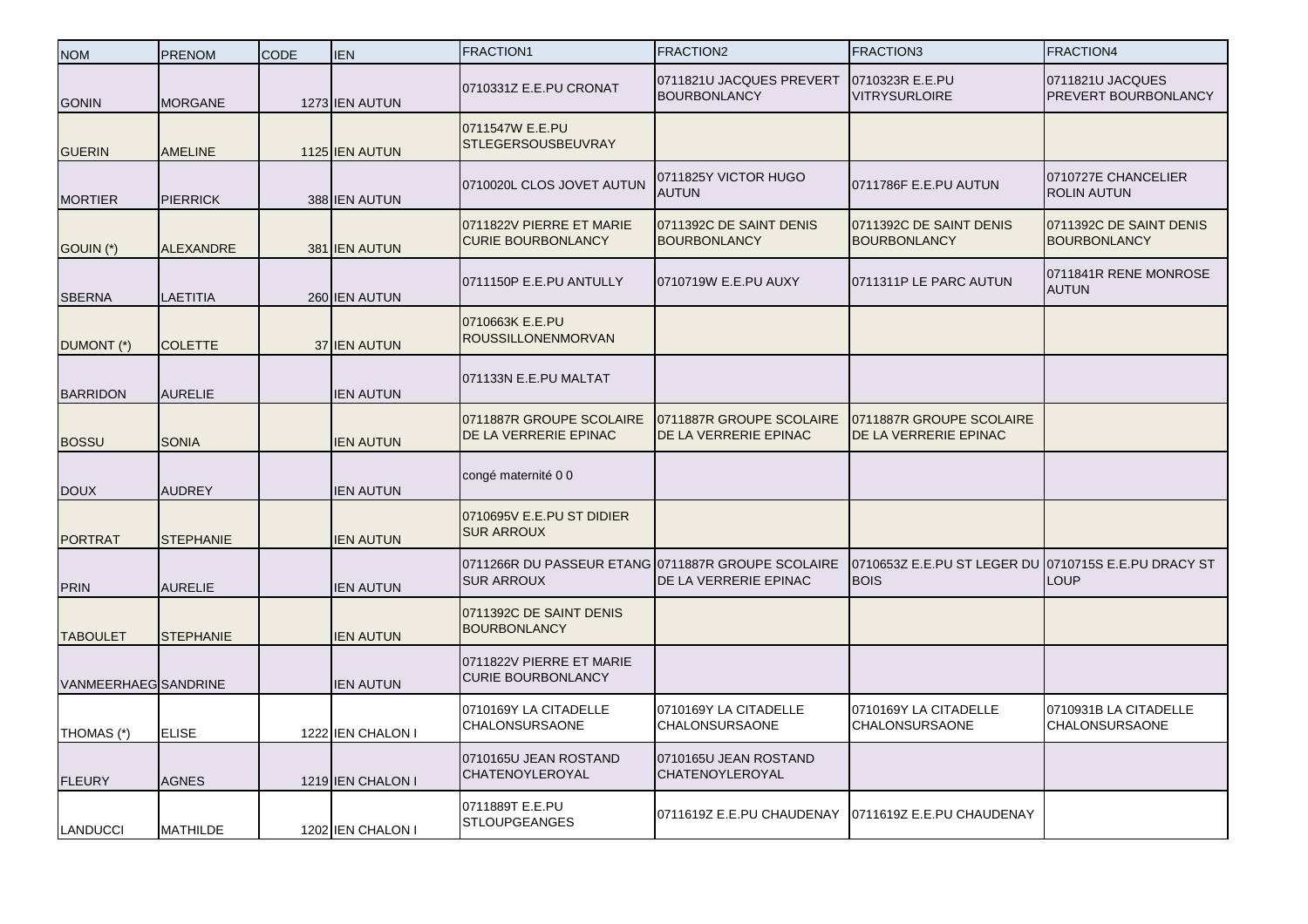| TERRACOL (*)            | <b>GHITA</b>     | 1184 IEN CHALON I   | 0711850A LES CHARREAUX<br><b>CHALONSURSAONE</b>             | 0711850A LES CHARREAUX<br>CHALONSURSAONE                                                   |                                                  |                                                                |
|-------------------------|------------------|---------------------|-------------------------------------------------------------|--------------------------------------------------------------------------------------------|--------------------------------------------------|----------------------------------------------------------------|
| <b>NICOLLET</b>         | <b>CLEMENCE</b>  | 1179 IEN CHALON I   | 0711842S RIVES DE SAONE<br><b>CHALONSURSAONE</b>            | 0711842S RIVES DE SAONE<br>CHALONSURSAONE                                                  | 0711685W JEAN ROSTAND<br>CHATENOYLEROYAL         | 0711685W JEAN ROSTAND<br>CHATENOYLEROYAL                       |
| CATRIN (*)              | <b>AMANDINE</b>  | 1178 IEN CHALON I   | 0711838M E.E.PU<br><b>STGERMAINLESBUXY</b>                  | 0711838M E.E.PU<br><b>STGERMAINLESBUXY</b>                                                 | 0710869J E.E.PU LACHARMEE                        | 0711906L NICEPHORE<br><b>NIEPCE</b><br><b>STLOUPDEVARENNES</b> |
| <b>BAUTHENEY</b>        | <b>ELODIE</b>    | 1173 IEN CHALON I   | 0711824X E.E.PU RULLY                                       |                                                                                            |                                                  |                                                                |
| BAUDOT (*)              | <b>PRISCILLE</b> | 1159 IEN CHALON I   | 0711721K VIVANT DENON<br><b>CHALONSURSAONE</b>              | 0710167W VIVANT DENON<br><b>CHALONSURSAONE</b>                                             |                                                  |                                                                |
| <b>LOGEROT</b>          | LEILA            | 580 IEN CHALON I    | 0710163S AUBEPIN NORD<br><b>CHALONSURSAONE</b>              | 0710163S AUBEPIN NORD<br>CHALONSURSAONE                                                    | 0711720J ROMAIN ROLLAND<br><b>CHALONSURSAONE</b> | 0711720J ROMAIN ROLLAND<br>CHALONSURSAONE                      |
| ROUMAGNAC (*) AUDREY    |                  | 548 IEN CHALON I    | 0710162R BELLEVUE CHAGNY                                    | 0710162R BELLEVUE CHAGNY                                                                   | 0711395F LES ROUGES<br><b>MOULINS CHAGNY</b>     | 0710965N E.E.PU DENNEVY                                        |
| ACQUAVIVA (*) STEPHANIE |                  | 420 IEN CHALON I    | <b>STREMY</b>                                               | 0711863P RUISSEAU MAUGUET 0711863P RUISSEAU MAUGUET 0710854T LUCIE AUBRAC<br><b>STREMY</b> | <b>STREMY</b>                                    |                                                                |
| STRIBY (*)              | <b>AURORE</b>    | 402 IEN CHALON I    | 0711844U CHARLES PERRAULT<br>VARENNESLEGRAND                | 0711906L NICEPHORE NIEPCE<br><b>STLOUPDEVARENNES</b>                                       | 0711575B JEAN LURCAT<br><b>CHALONSURSAONE</b>    |                                                                |
| MONTANGE (*)            | <b>MARIE</b>     | 383 IEN CHALON I    | 0711843T BERLIOZ<br><b>CHATENOYLEROYAL</b>                  | 0711843T BERLIOZ<br>CHATENOYLEROYAL                                                        | 0711843T BERLIOZ<br>CHATENOYLEROYAL              | 0711375J CRUZILLE<br>CHATENOYLEROYAL                           |
| FERRY (*)               | <b>AURELIE</b>   | 382 IEN CHALON I    | 0711824X E.E.PU RULLY                                       | 0711824X E.E.PU RULLY                                                                      | 0711824X E.E.PU RULLY                            |                                                                |
| JOLLY (*)               | <b>PATRICIA</b>  | 380 IEN CHALON I    | 0711711Z BOURGOGNE-<br>PIERRE VAUX<br><b>CHALONSURSAONE</b> | 0710166V BOURGOGNE<br><b>CHALONSURSAONE</b>                                                | 0710166V BOURGOGNE<br><b>CHALONSURSAONE</b>      | 0711330K E.E.PU FONTAINES                                      |
| PELLEGRY (*)            | <b>CANDIE</b>    | 372 IEN CHALON I    | 0710856V HENRI CLEMENT<br><b>STREMY</b>                     | 0710856V HENRI CLEMENT<br><b>STREMY</b>                                                    | 0710165U JEAN ROSTAND<br><b>CHATENOYLEROYAL</b>  |                                                                |
| LANDROT (*)             | <b>SEGOLENE</b>  | 356 IEN CHALON I    | 0711666A JEAN MOULIN<br><b>CHALONSURSAONE</b>               | 0710164T AUBEPIN SUD<br>CHALONSURSAONE                                                     |                                                  |                                                                |
| VUILLEREZ (*)           | <b>ANTOINE</b>   | 297 IEN CHALON I    | 0710852R E.E.PU SEVREY                                      | 0710864D LUCIE AUBRAC LUX                                                                  | 0711850A LES CHARREAUX<br><b>CHALONSURSAONE</b>  | 0711850A LES CHARREAUX<br><b>CHALONSURSAONE</b>                |
| <b>HENRIQUES</b>        | <b>ADELINE</b>   | 140 IEN CHALON I    | 0710955C E.E.PU<br><b>CHEILLYLESMARANGES</b>                | 0710955C E.E.PU<br><b>CHEILLYLESMARANGES</b>                                               | 0710961J E.E.PU REMIGNY                          | 0710961J E.E.PU REMIGNY                                        |
| <b>FOSSE</b>            | <b>SONIA</b>     | <b>IEN CHALON I</b> | 0711824X E.E.PU RULLY                                       |                                                                                            |                                                  |                                                                |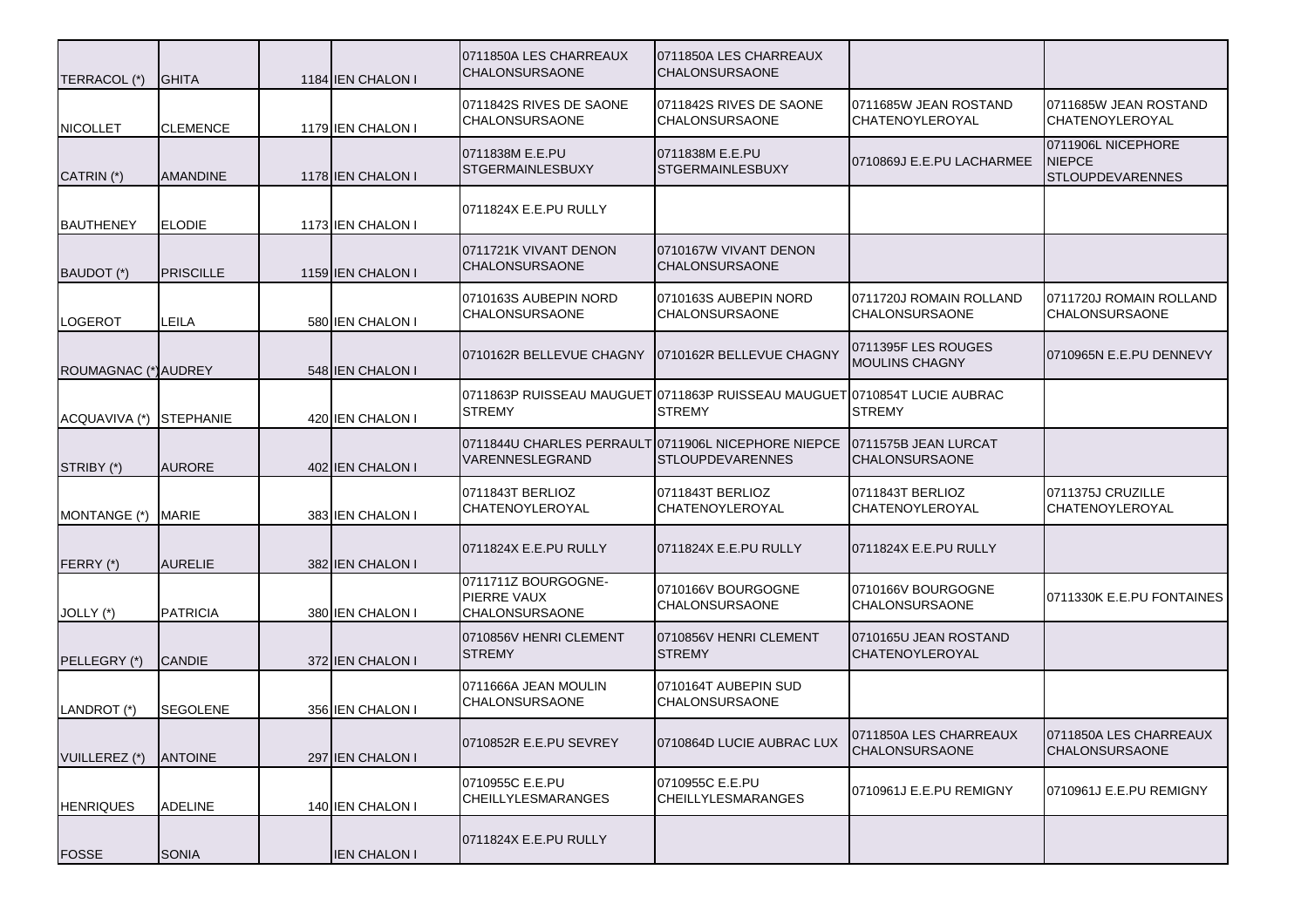| <b>GELIN</b>          | JULIE             | <b>IEN CHALON I</b> | 0711728T ETIENNE JULES<br>MAREY CHAGNY (fév à juil)                | 0710683G EEPU LAIZY (sept à<br>jan)                               |                                                    |                                                                 |
|-----------------------|-------------------|---------------------|--------------------------------------------------------------------|-------------------------------------------------------------------|----------------------------------------------------|-----------------------------------------------------------------|
| <b>MARLIN</b>         | <b>STEPHANIE</b>  | <b>IEN CHALON I</b> | 0710093R I.E.N. CHALON I                                           |                                                                   |                                                    |                                                                 |
| <b>NOURDIN</b>        | ANNE              | <b>IEN CHALON I</b> | 0711666A JEAN MOULIN<br><b>CHALONSURSAONE</b>                      |                                                                   |                                                    |                                                                 |
| <b>TURCK</b>          | <b>MURIEL</b>     | <b>IEN CHALON I</b> | 0711711Z BOURGOGNE-<br><b>PIERRE VAUX</b><br><b>CHALONSURSAONE</b> |                                                                   |                                                    |                                                                 |
| <b>MASSAULT</b>       | NATHANAELLE       | 1654 IEN CHALON II  | 0711481Z E.E.PU<br><b>STMARTINENBRESSE</b>                         |                                                                   |                                                    |                                                                 |
| <b>CASTAGNINO</b>     | <b>VINCENT</b>    | 1353 IEN CHALON II  | 0711151R SAINT EXUPERY<br><b>CHALONSURSAONE</b>                    |                                                                   |                                                    |                                                                 |
| <b>PESSIN</b>         | <b>ELISE</b>      | 1212 IEN CHALON II  | 0711918Z PAULINE<br><b>KERGOMARD</b><br><b>CHALONSURSAONE</b>      | 0711045A E.E.PU BEY                                               | 0711851B STJEANDESVIGNES<br><b>CHALONSUR SAONE</b> | 0711851B<br><b>STJEANDESVIGNES</b><br><b>CHALONSUR SAONE</b>    |
| <b>GUILLEMARD</b>     | <b>AMBROISE</b>   | 1121 IEN CHALON II  | 0711509E PABLO NERUDA<br><b>CHALONSURSAONE</b>                     | 0711397H PAULINE<br><b>KERGOMARD</b><br><b>CHALONSURSAONE</b>     | 0711853D LA PRAIRIE<br><b>STMAURICEENRIVIERE</b>   | 0711154U E.E.PU CIEL                                            |
| <b>SIMONNOT</b>       | <b>MAXIME</b>     | 1115 IEN CHALON II  | 0711480Y ROGER BALAN<br><b>STMARCEL</b>                            | 0710917L E.E.PU<br>VIREYLEGRAND                                   | 0711862N JEAN DESBOIS<br><b>STMARCEL</b>           |                                                                 |
| CHAUDAT-MICH VIRGINIE |                   | 1082 IEN CHALON II  | 0711287N ANNE FRANK<br><b>CHALONSURSAONE</b>                       | 0711305H MADELEINE<br><b>MICONNET CRISSEY</b>                     | 0711765H CHAGALL-PICASSO<br><b>CHALONSURSAONE</b>  | 0711765H CHAGALL-PICASSO<br><b>CHALONSURSAONE</b>               |
| <b>FONTENIAUD</b>     | <b>MATHIEU</b>    | 1051 IEN CHALON II  | 0711058P FONTAINE AU LOUP<br><b>CHALONSURSAONE</b>                 |                                                                   |                                                    |                                                                 |
| RUIZ $(*)$            | <b>GAELLE</b>     | 1033 IEN CHALON II  | 0710962K E.E.PU<br>LESSARDLENATIONAL                               | 0710962K E.E.PU<br>LESSARDLENATIONAL                              | 0710887D E.E.PU GERGY                              | 0711278D E.M.PU GERGY                                           |
| LAVAL                 | <b>CARINE</b>     | 1017 IEN CHALON II  | 0710895M FREDERIC LEBLANC<br><b>ALLEREYSURSAONE</b>                | 0710895M FREDERIC LEBLANC 0711244S AU COURS DU<br>ALLEREYSURSAONE | <b>DOUBS VERDUNSURLEDOUBS</b>                      | 0711244S AU COURS DU<br><b>DOUBS</b><br><b>VERDUNSURLEDOUBS</b> |
| <b>VELASCO</b>        | <b>CINDY</b>      | 724 IEN CHALON II   | 0711460B PABLO NERUDA<br><b>CHALONSURSAONE</b>                     |                                                                   |                                                    |                                                                 |
| <b>COMPAGNON</b>      | <b>PAULINE</b>    | 589 IEN CHALON II   | 0711397H PAULINE<br><b>KERGOMARD</b><br><b>CHALONSURSAONE</b>      | 0711918Z PAULINE<br><b>KERGOMARD</b><br><b>CHALONSURSAONE</b>     | 0711328H MAURICE CORTOT<br><b>CHALONSURSAONE</b>   | 0711289R MARCEL PAGNOL<br><b>CHAMPFORGEUIL</b>                  |
| SIMON-ROMERCISABELLE  |                   | 575 IEN CHALON II   | 0711460B PABLO NERUDA<br><b>CHALONSURSAONE</b>                     | 0711346C LAENNEC<br><b>CHALONSURSAONE</b>                         | 0711327G LAENNEC<br><b>CHALONSURSAONE</b>          | 0711509E PABLO NERUDA<br><b>CHALONSURSAONE</b>                  |
| <b>ROUGET</b>         | <b>CHRISTELLE</b> | 566 IEN CHALON II   | 0711305H MADELEINE<br><b>MICONNET CRISSEY</b>                      | 0711312R E.E.PU CRISSEY                                           | 0710861A E.E.PU OSLON                              | 0710919N PIERRE VAUX<br><b>SASSENAY</b>                         |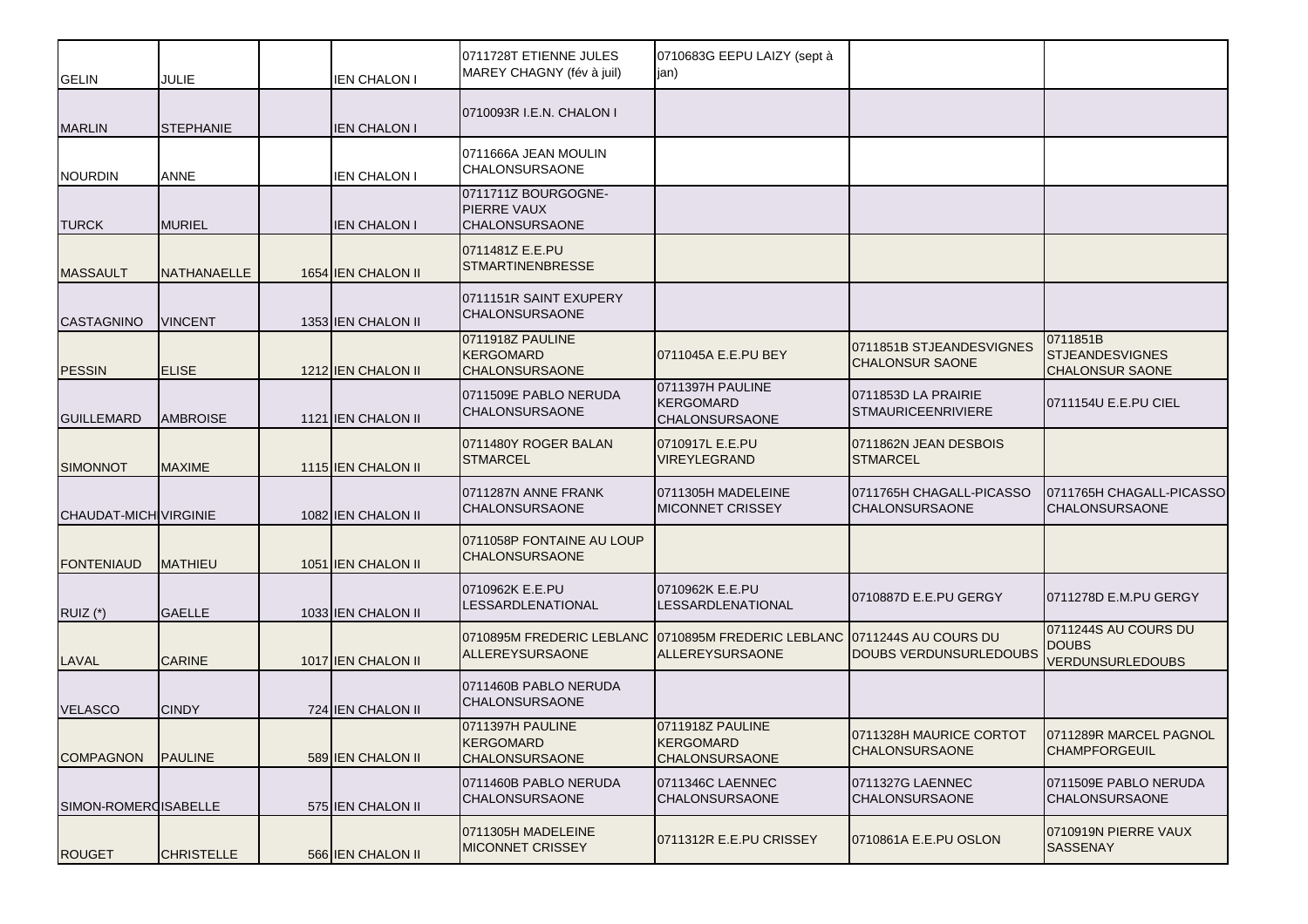| <b>MASSON</b>      | <b>AURELIE</b>            | 565 IEN CHALON II    | 0711298A MAURICE CORTOT<br><b>CHALONSURSAONE</b>              | 0711298A MAURICE CORTOT<br><b>CHALONSURSAONE</b>   |                                                               |                                                      |
|--------------------|---------------------------|----------------------|---------------------------------------------------------------|----------------------------------------------------|---------------------------------------------------------------|------------------------------------------------------|
| <b>PICARD</b>      | <b>ARNAUD</b>             | 561 IEN CHALON II    | 0711151R SAINT EXUPERY<br><b>CHALONSURSAONE</b>               | 0711058P FONTAINE AU LOUP<br><b>CHALONSURSAONE</b> | 0711152S SAINT EXUPERY<br><b>CHALONSURSAONE</b>               | 0711287N ANNE FRANK<br><b>CHALONSURSAONE</b>         |
| <b>LOUARN</b>      | <b>EDITH</b>              | 544 IEN CHALON II    | 0711653L E.M.PU<br><b>VIREYLEGRAND</b>                        | 0710917L E.E.PU<br>VIREYLEGRAND                    | 0711305H MADELEINE<br><b>MICONNET CRISSEY</b>                 | 0711312R E.E.PU CRISSEY                              |
| <b>JACQUENOT</b>   | <b>MARIE</b>              | 421 IEN CHALON II    | 0711864R LOUIS LECHERE<br><b>CHALON SUR SAONE</b>             | 0711864R LOUIS LECHERE<br><b>CHALON SUR SAONE</b>  | 0710937H EST CHALON SUR<br><b>SAONE</b>                       | 0710937H EST CHALON SUR<br><b>SAONE</b>              |
| LETORET (*)        | <b>HELENE</b>             | 419 IEN CHALON II    | 0711862N JEAN DESBOIS<br><b>STMARCEL</b>                      | 0711862N JEAN DESBOIS<br><b>STMARCEL</b>           | 0711862N JEAN DESBOIS<br><b>STMARCEL</b>                      | 0711862N JEAN DESBOIS<br><b>STMARCEL</b>             |
| CHAMBARLHAC CAROLE |                           | 406 IEN CHALON II    | 0711480Y ROGER BALAN<br><b>STMARCEL</b>                       | 0711480Y ROGER BALAN<br><b>STMARCEL</b>            |                                                               |                                                      |
| <b>JOLY</b>        | <b>CYRIELLE</b>           | 395 IEN CHALON II    | 0711481Z E.E.PU<br><b>STMARTINENBRESSE</b>                    | 0711505A E.M.PU<br><b>STMARTINENBRESSE</b>         | 0711481Z E.E.PU<br><b>STMARTINENBRESSE</b>                    | 0710920P MIREILLE ET<br><b>GASTON MALLET FRAGNES</b> |
| <b>JOURDAN</b>     | <b>MARIANNE</b>           | 337 IEN CHALON II    | 0710868H JACQUES BREL<br><b>CHATENOYENBRESSE</b>              | 0711046B E.E.PU ALLERIOT                           | 0711397H PAULINE<br><b>KERGOMARD</b><br><b>CHALONSURSAONE</b> | 0711514K ROGER BALAN<br><b>STMARCEL</b>              |
| <b>BONNET</b>      | <b>LAETITIA</b>           | 261 IEN CHALON II    | 0711154U E.E.PU CIEL                                          | 0711157X CHARLES-EMILE<br>JACQUE EPERVANS          | 0710895M FREDERIC LEBLANC<br>ALLEREYSURSAONE                  | 0711045A E.E.PU BEY                                  |
| <b>BASALO</b>      | <b>ANNE-LISE</b>          | <b>IEN CHALON II</b> | 0710917L E.E.PU<br><b>VIREYLEGRAND</b>                        |                                                    |                                                               |                                                      |
| <b>BELIN</b>       | <b>ELODIE</b>             | <b>IEN CHALON II</b> | 0711918Z PAULINE<br><b>KERGOMARD</b><br><b>CHALONSURSAONE</b> |                                                    |                                                               |                                                      |
| <b>JOBARD</b>      | <b>CELINE</b>             | <b>IEN CHALON II</b> | 0710921R E.E.PU FARGES LES<br><b>CHALON</b>                   |                                                    |                                                               |                                                      |
|                    | LACHAUD-BEAU MARIE-HELENE | <b>IEN CHALON II</b> | 0711575B JEAN LURCAT<br><b>CHALONSURSAONE</b>                 |                                                    |                                                               |                                                      |
| <b>LAFFORGUE</b>   | <b>EMILIE</b>             | <b>IEN CHALON II</b> | segpa Henri Vincenot LOUHANS                                  |                                                    |                                                               |                                                      |
| <b>MATHEY</b>      | <b>AMELIE</b>             | <b>IEN CHALON II</b> | 0711765H CHAGALL-PICASSO<br><b>CHALONSURSAONE</b>             |                                                    |                                                               |                                                      |
| <b>RHODDE</b>      | JEAN-YVES                 | <b>IEN CHALON II</b> | 0711328H MAURICE CORTOT<br><b>CHALONSURSAONE</b>              |                                                    |                                                               |                                                      |
| DEMURE (*)         | <b>AURELIE</b>            | 997 IEN CHAROLLES    | 0710804N E.E.PU GIBLES                                        | 0710805P E.E.PU DYO                                | 0710813Y E.E.PU AMANZE                                        | 0710813Y E.E.PU AMANZE                               |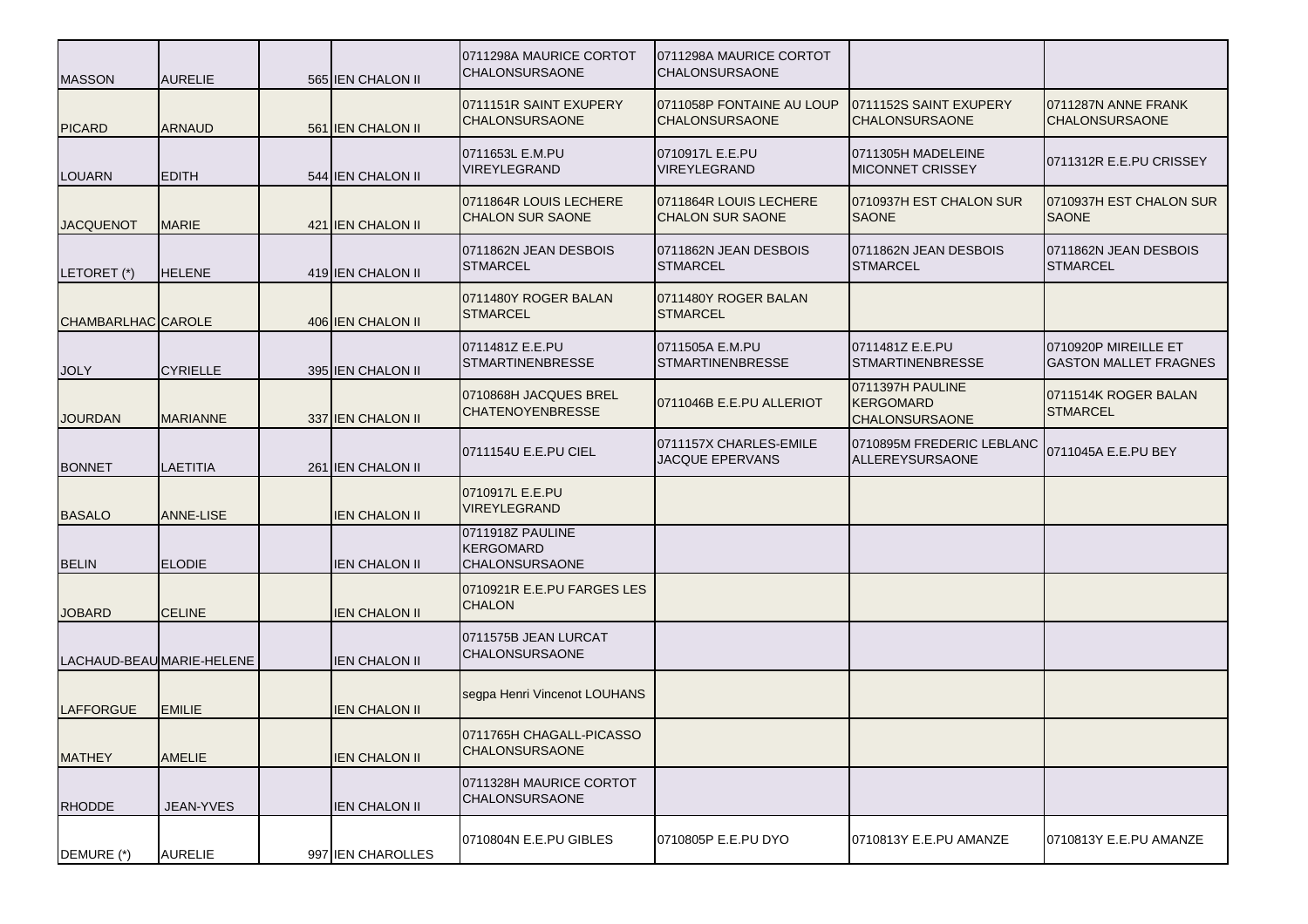| <b>CIAMPA</b>             | <b>EMILIE</b>       | 621 IEN CHAROLLES     | 0711771P JEAN MACE<br><b>CHAROLLES</b>                                      |                                                  |                                                   |                                                       |
|---------------------------|---------------------|-----------------------|-----------------------------------------------------------------------------|--------------------------------------------------|---------------------------------------------------|-------------------------------------------------------|
| <b>CRIBIER</b>            | <b>AURELIE</b>      | 553 IEN CHAROLLES     | 0710183N LA BRIERETTE<br><b>DIGOIN</b>                                      | 0711465G LE LAUNAY DIGOIN                        | 0711687Y PIERRE ET MARIE<br><b>CURIE DIGOIN</b>   | 0711813K LAFLEUR BARTOLI<br><b>DIGOIN</b>             |
| <b>KMIEC</b>              | <b>ANNE-LAURE</b>   | 551 IEN CHAROLLES     | 0710177G MARGUERITE<br><b>BOUZEREAU CHAROLLES</b>                           | 0710808T E.E.PU<br><b>COLOMBIERENBRIONNAIS</b>   | 0710801K E.E.PU<br><b>STLAURENTENBRIONNAIS</b>    | 0710502K E.E.PU<br><b>VEROSVRES</b>                   |
| POYET (*)                 | <b>BENEDICTE</b>    | 452 IEN CHAROLLES     | 0710817C E.E.PU<br><b>STMAURICELESCHATEAUNEU</b>                            | 0710817C E.E.PU<br><b>STMAURICELESCHATEAUNEU</b> | 0711760C GABRIELLE<br><b>COLETTE CHAUFFAILLES</b> |                                                       |
| THEVENET (*)              | <b>NELLY</b>        | 418 JEN CHAROLLES     | 0711771P JEAN MACE<br><b>CHAROLLES</b>                                      | 0711771P JEAN MACE<br><b>CHAROLLES</b>           |                                                   |                                                       |
| CHOUCHARD (*) ALICE       |                     | 397 JEN CHAROLLES     | 0711628J BELLEVUE<br>PARAYLEMONIAL                                          | 0711697J BELLEVUE<br>PARAYLEMONIAL               | 0711343Z LES SABLES<br>PARAYLEMONIAL              | 0711761D CHAMP SEIGNEUR<br>PARAYLEMONIAL              |
| IAHNS (*)                 | <b>CECILE</b>       | 366 JEN CHAROLLES     | 0711898C GROUPE SCOLAIRE<br><b>MAURICE NUGUES</b><br><b>STVINCENTBRAGNY</b> | 0711583K E.E.PU<br><b>VITRYENCHAROLLAIS</b>      |                                                   |                                                       |
| <b>BERTHIER</b>           | <b>JEAN-CHARLES</b> | 365 IEN CHAROLLES     | 0711891V E.E.PU STYAN                                                       | 0710838A E.E.PU<br><b>LUGNYLESCHAROLLES</b>      | 0710766X E.E.PU POISSON                           | 0710817C E.E.PU<br><b>STMAURICELESCHATEAUNE</b><br>UF |
| <b>CHAINTREUIL</b>        | <b>NELLY</b>        | 335 IEN CHAROLLES     | 0710815A LAMARTINE<br><b>LACLAYETTE</b>                                     | 0710818D E.E.PU<br><b>STIGNYDEROCHE</b>          | 0710818D E.E.PU<br><b>STIGNYDEROCHE</b>           |                                                       |
| FRENEA (*)                | <b>EMILIE</b>       | 264 IEN CHAROLLES     | 0711268T LUCIE AUBRAC<br><b>MARCIGNY</b>                                    | 0711474S E.E.PU MELAY                            | 0710750E E.E.PU<br><b>STCHRISTOPHEENBRIONNAIS</b> | 0711613T E.E.PU IGUERANDE                             |
| TATON (*)                 | PAULINE             | 222 IEN CHAROLLES     | 0711468K NEUZY DIGOIN                                                       | 0710345P E.E.PU<br><b>LAMOTTESTJEAN</b>          | 0710345P E.E.PU<br>LAMOTTESTJEAN                  | 0711616W E.E.PU STAGNAN                               |
| <b>CHARRONDIEREELODIE</b> |                     | <b>IEN CHAROLLES</b>  | 0710801K E.E.PU<br><b>STLAURENTENBRIONNAIS</b>                              |                                                  |                                                   |                                                       |
| <b>DUPONT</b>             | <b>CAROLINE</b>     | <b>IEN CHAROLLES</b>  | 0710177G MARGUERITE<br><b>BOUZEREAU CHAROLLES</b>                           | 0710808T E.E.PU<br><b>COLOMBIERENBRIONNAIS</b>   | 0710801K E.E.PU<br><b>STLAURENTENBRIONNAIS</b>    | 0710502K E.E.PU<br><b>VEROSVRES</b>                   |
| <b>GILBERTAS</b>          | MAUD                | <b>IEN CHAROLLES</b>  | 0711465G LE LAUNAY DIGOIN                                                   |                                                  |                                                   |                                                       |
| <b>BAILLY</b>             | <b>PERRINE</b>      | <b>IEN LE CREUSOT</b> | 0711902G MONTFLEURY<br><b>STEUSEBE</b>                                      |                                                  |                                                   |                                                       |
| <b>BARASTIER</b>          | <b>MARIE</b>        | <b>IEN LE CREUSOT</b> | 0710736P RAYMOND<br>ROCHETTE LECREUSOT                                      |                                                  |                                                   |                                                       |
| <b>BAUJARD</b>            | <b>VIRGINIE</b>     | 669 IEN LE CREUSOT    | 0710735N LA PEPINIERE<br><b>LECREUSOT</b>                                   |                                                  |                                                   |                                                       |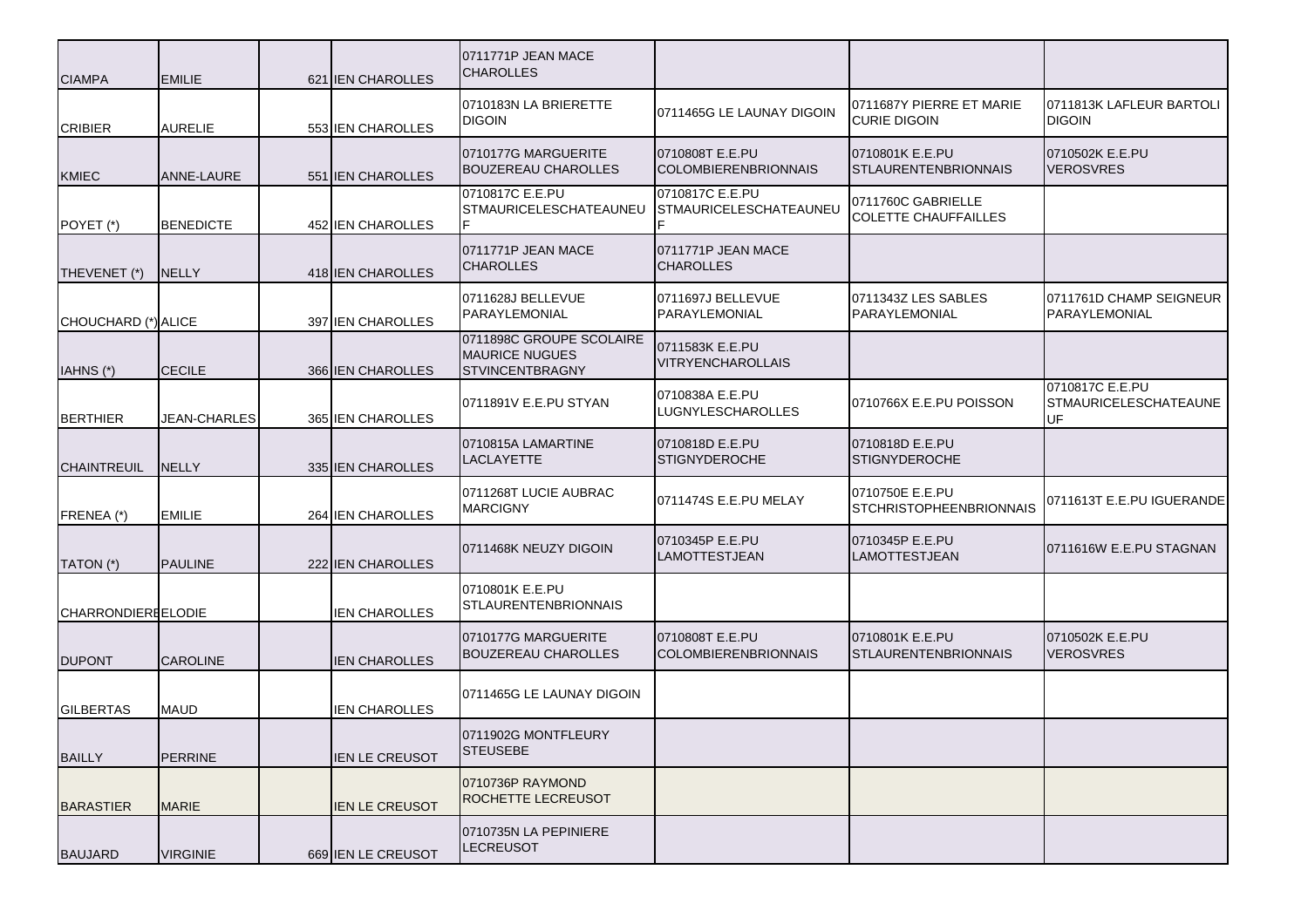| <b>BOUILLOT</b>      | <b>CHARLOTTE</b>  | <b>IEN LE CREUSOT</b> | 0710742W MARIE CURIE<br><b>LECREUSOT</b>          |                                              |                                                   |                                                |
|----------------------|-------------------|-----------------------|---------------------------------------------------|----------------------------------------------|---------------------------------------------------|------------------------------------------------|
| <b>BROCARD</b>       | <b>EMILIE</b>     | 329 IEN LE CREUSOT    | 0711902G MONTFLEURY<br><b>STEUSEBE</b>            | 0711878F PIERRE GABRIEL<br>BOUDOT MARMAGNE   | 0711878F PIERRE GABRIEL<br><b>BOUDOT MARMAGNE</b> | 0711795R JEAN MACE<br><b>STLAURENTDANDENAY</b> |
| <b>CONSOLARO</b>     | <b>AUDE</b>       | 946 JIEN LE CREUSOT   | 0710474E PAUL LANGEVIN<br><b>MONTCHANIN</b>       | 0710474E PAUL LANGEVIN<br>MONTCHANIN         |                                                   |                                                |
| <b>COUTE</b>         | <b>AUDE</b>       | 514 IEN LE CREUSOT    | 0710731J ANNE FRANK<br><b>STSERNINDUBOIS</b>      | 0710736P RAYMOND<br>ROCHETTE LECREUSOT       | 0710736P RAYMOND<br><b>ROCHETTE LECREUSOT</b>     | 0710736P RAYMOND<br>ROCHETTE LECREUSOT         |
| <b>FORMEL</b>        | <b>EMILIE</b>     | 294 JIEN LE CREUSOT   | 0711827A E.E.PU COUCHES                           | 0711827A E.E.PU COUCHES                      | 0711548X E.E.PU<br><b>STLEGERSURDHEUNE</b>        | 0711548X E.E.PU<br><b>STLEGERSURDHEUNE</b>     |
| <b>GAY</b>           | <b>STEPHANIE</b>  | <b>IEN LE CREUSOT</b> | 0710313E E.E.PU LES BIZOTS                        |                                              |                                                   |                                                |
| <b>GERARD</b>        | <b>MATHILDE</b>   | 1124 IEN LE CREUSOT   | 0711543S E.E.PU MONTCENIS                         | 0711543S E.E.PU MONTCENIS                    | 0710306X E.E.PU<br><b>STSYMPHORIENDEMARMAGN</b>   | 0710998Z JEAN DESPREZ<br><b>PERREUIL</b>       |
| <b>JABOEUF</b>       | <b>SOLENE</b>     | <b>IEN LE CREUSOT</b> | 0711543S E.E.PU MONTCENIS                         | 0710474E PAUL LANGEVIN<br><b>MONTCHANIN</b>  | 0711143G CHARLES DE<br><b>GAULLE LECREUSOT</b>    | 0710181L SUD MICHELET<br><b>LECREUSOT</b>      |
| LAURENT              | <b>AURELIE</b>    | 776 IEN LE CREUSOT    | 0711873A PIERRE CURIE<br><b>LECREUSOT</b>         |                                              |                                                   |                                                |
| <b>LOPEZ</b>         | <b>BARBARA</b>    | 572 JIEN LE CREUSOT   | 0711401M LE TENNIS<br><b>LECREUSOT</b>            | 0711401M LE TENNIS<br>LECREUSOT              | 0711401M LE TENNIS<br><b>LECREUSOT</b>            | 0711394E FRANCOISE<br><b>DOLTO LEBREUIL</b>    |
| <b>MAILLET</b>       | <b>LAURIANE</b>   | <b>IEN LE CREUSOT</b> | 0711803Z VICTOR HUGO LE<br><b>CREUSOT</b>         | 0711803Z VICTOR HUGO LE<br><b>CREUSOT</b>    | 0710738S SUD MICHELET<br><b>LECREUSOT</b>         | 0710473D SERGE<br><b>BOUTAVANT MONTCHANIN</b>  |
| <b>MARCHOIS</b>      | <b>JESSICA</b>    | 361 JIEN LE CREUSOT   | 0710732K JACQUES PREVERT<br><b>STSERNINDUBOIS</b> | 0710992T E.E.PU<br><b>STPIERREDEVARENNES</b> | 0710992T E.E.PU<br><b>STPIERREDEVARENNES</b>      |                                                |
| <b>MARCILLET</b>     | <b>CAROLINE M</b> | 318 JIEN LE CREUSOT   | 0711574A CHAMP BATARD<br>TORCY                    | 0711880H CHAMP CORDET<br><b>TORCY</b>        | 0710735N LA PEPINIERE<br><b>LECREUSOT</b>         | 0711393D DES PRES<br><b>CALARDS LEBREUIL</b>   |
| <b>MARTINIEN</b>     | <b>AGNES</b>      | 413 IEN LE CREUSOT    | 0711873A PIERRE CURIE<br><b>LECREUSOT</b>         | 0711873A PIERRE CURIE<br>ECREUSOT.           | 0711873A PIERRE CURIE<br><b>LECREUSOT</b>         | 0710179J CAMILLE CLAUDEL<br>LECREUSOT          |
| MONGAILLARD MARIANNE |                   | 987 IEN LE CREUSOT    | 0710737R LA CHARMILLE<br><b>LECREUSOT</b>         | 0710737R LA CHARMILLE<br><b>LECREUSOT</b>    | 0711143G CHARLES DE<br><b>GAULLE LECREUSOT</b>    |                                                |
| <b>MOREAU</b>        | <b>AUDREY</b>     | <b>IEN LE CREUSOT</b> | 0710742W MARIE CURIE<br><b>LECREUSOT</b>          |                                              |                                                   |                                                |
| <b>NAUDIN</b>        | <b>JENNIFER</b>   | 390 IEN LE CREUSOT    | 0710742W MARIE CURIE<br><b>LECREUSOT</b>          | 0710742W MARIE CURIE<br>LECREUSOT            | 0711285L JACQUES PREVERT<br><b>LECREUSOT</b>      | 0711130T LA MOLETTE<br><b>LECREUSOT</b>        |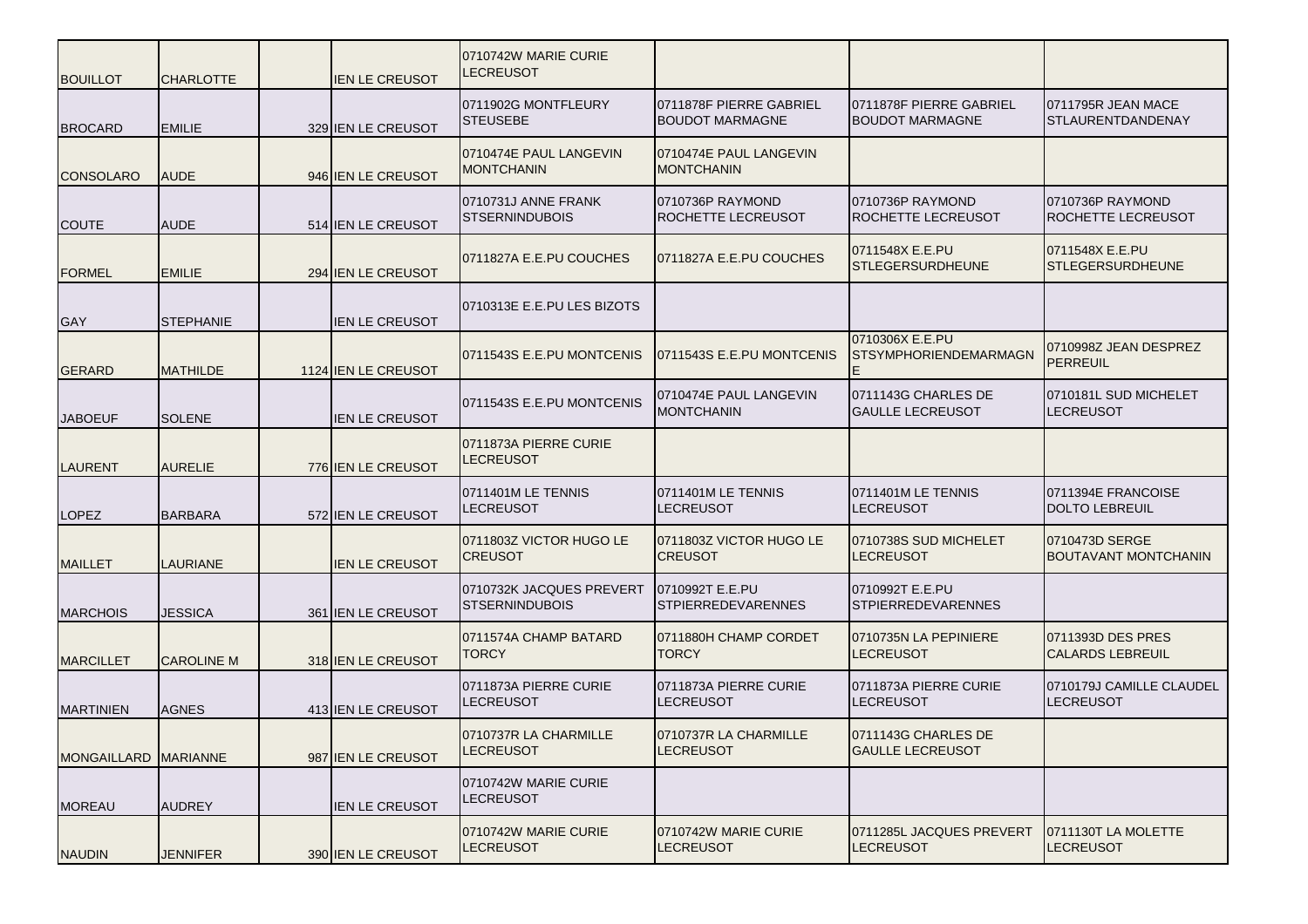| PERRET (*)        | MARIE-ELODIE    |      | 552 IEN LE CREUSOT | 0710181L SUD MICHELET<br><b>LECREUSOT</b>    | 0710738S SUD MICHELET<br>LECREUSOT         | 0710738S SUD MICHELET<br><b>LECREUSOT</b>       |                                                |
|-------------------|-----------------|------|--------------------|----------------------------------------------|--------------------------------------------|-------------------------------------------------|------------------------------------------------|
| <b>PERROT</b>     | <b>FREDERIC</b> |      | 632 IEN LE CREUSOT | 0710179J CAMILLE CLAUDEL<br><b>LECREUSOT</b> |                                            |                                                 |                                                |
| <b>PHILIPPE</b>   | <b>KARINE</b>   |      | 363 IEN LE CREUSOT | 0711848Y LES 7 ECLUSES<br><b>ECUISSES</b>    | 0711848Y LES 7 ECLUSES<br><b>ECUISSES</b>  | 0711534G CURIE PASTEUR<br><b>MONTCHANIN</b>     | 0711237J CHARLES<br><b>PERRAULT MONTCHANIN</b> |
| <b>POUZET</b>     | <b>MARION</b>   |      | IEN LE CREUSOT     | 0710476G E.E.PU ST MICAUD                    |                                            |                                                 |                                                |
| <b>VIGNAUD</b>    | <b>MELODY</b>   |      | 16 IEN LE CREUSOT  | 0710423Z E.E.PU ECUISSES                     |                                            |                                                 |                                                |
| <b>JACQUEMIN</b>  | NELLY           | 956b | IEN LOUHANS        | 0710523H E.E.PU SIMARD                       |                                            |                                                 |                                                |
| AZEMA (*)         | <b>ANOUK</b>    |      | 277 JEN LOUHANS    | 0711686X E.E.PU BRUAILLES                    | 0711686X E.E.PU BRUAILLES                  | 0711550Z E.E.PU SORNAY                          | 0710704E E.E.PU LEFAY                          |
| <b>BARTHELEMY</b> | <b>EDWIGE</b>   |      | <b>IEN LOUHANS</b> |                                              |                                            |                                                 |                                                |
| <b>BERTRAND</b>   | MARIE-SOPH      |      | <b>IEN LOUHANS</b> |                                              |                                            |                                                 |                                                |
| <b>BONCOURT</b>   | <b>AUDREY</b>   |      | 391 IEN LOUHANS    | 0711168J E.E.PU<br><b>STGERMAINDUPLAIN</b>   | 0711310N E.M.PU<br><b>STGERMAINDUPLAIN</b> | 0710635E E.E.PU<br><b>STCHRISTOPHEENBRESSE</b>  | 0711646D E.M.PU<br><b>STCHRISTOPHEENBRESSE</b> |
| <b>BOULET</b>     | <b>CHARLENE</b> |      | 973 IEN LOUHANS    | 0710630Z E.E.PU BOSJEAN                      | 0710630Z E.E.PU BOSJEAN                    | 0711416D CLAUDE FORET<br><b>STGERMAINDUBOIS</b> | 0711374H E.E.PU<br>BEAUREPAIREENBRESSE         |
| <b>BRION</b>      | <b>CLAUDINE</b> |      | <b>IEN LOUHANS</b> | 0711877E VIAL VINCENT<br><b>LOUHANS</b>      |                                            |                                                 |                                                |
| <b>BUISSON</b>    | <b>DELPHINE</b> |      | 1482 IEN LOUHANS   | 0711854E E.E.PU DEVROUZE                     |                                            |                                                 |                                                |
| CARLOT (*)        | <b>FANNY</b>    |      | 242 IEN LOUHANS    | 0710641L E.E.PU BAUDRIERES                   | 0710641L E.E.PU BAUDRIERES                 | 0710641L E.E.PU BAUDRIERES                      |                                                |
| <b>CETRE</b>      | <b>MARIE</b>    |      | 1498 IEN LOUHANS   | 0711888S E.E.PU SAGY                         | 0711888S E.E.PU SAGY                       | 0711647E E.E.PU<br>SAVIGNYENREVERMONT           | 0711647E E.E.PU<br>SAVIGNYENREVERMONT          |
| CHANEL (*)        | <b>AUDREY</b>   |      | 316 IEN LOUHANS    | 0711504Z LES ACACIAS<br><b>STUSUGE</b>       | 0711504Z LES ACACIAS<br><b>STUSUGE</b>     | 0711504Z LES ACACIAS<br><b>STUSUGE</b>          |                                                |
| CHAZAUD           | <b>MELANIE</b>  |      | <b>IEN LOUHANS</b> |                                              |                                            |                                                 |                                                |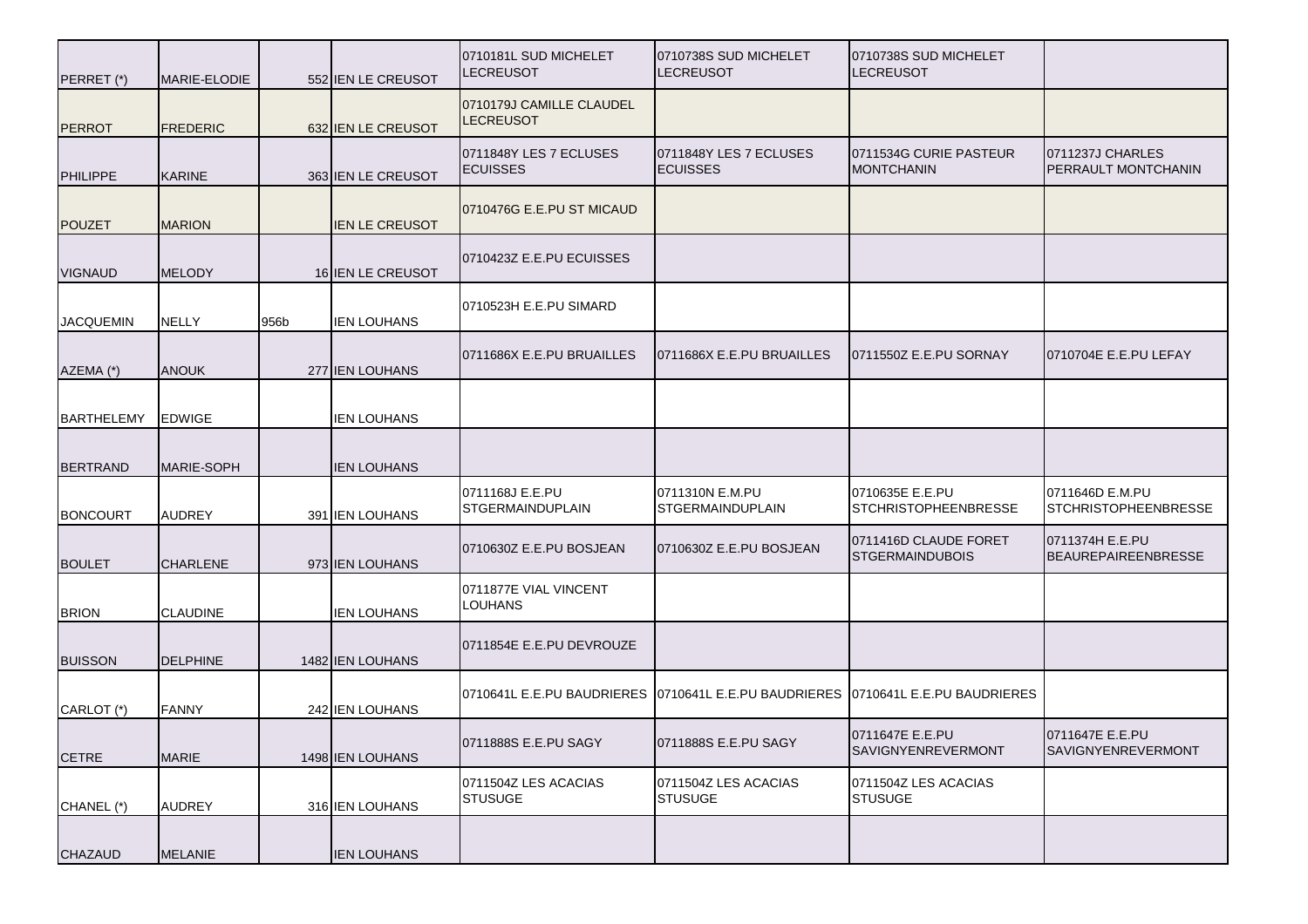| <b>COULAS</b>         | <b>YANNICK</b>     |       | <b>IEN LOUHANS</b>     |                                                                 |                                          |                                                                |                                                                 |
|-----------------------|--------------------|-------|------------------------|-----------------------------------------------------------------|------------------------------------------|----------------------------------------------------------------|-----------------------------------------------------------------|
| <b>DELIANCE</b>       | <b>LUCILE</b>      |       | 1194 IEN LOUHANS       | 0711877E VIAL VINCENT<br><b>LOUHANS</b>                         |                                          | 0711332M NELSON MANDELA<br><b>LOUHANS</b>                      | 0711332M NELSON MANDELA<br><b>LOUHANS</b>                       |
| <b>DESFAITS</b>       | <b>CELINE</b>      |       | <b>IEN LOUHANS</b>     |                                                                 |                                          |                                                                |                                                                 |
| <b>DUPONT</b>         | <b>BERNADETTE</b>  |       | <b>IEN LOUHANS</b>     |                                                                 |                                          |                                                                |                                                                 |
| <b>FRAPPAS</b>        | <b>ELISABETH</b>   |       | <b>IEN LOUHANS</b>     |                                                                 |                                          |                                                                |                                                                 |
| GEOFFRAY (*)          | <b>MARION</b>      |       | 555 IEN LOUHANS        | 0710188U HENRI VARLOT<br>LOUHANS                                | 0711877E VIAL VINCENT<br><b>LOUHANS</b>  | 0711877E VIAL VINCENT<br>LOUHANS                               | 0711877E VIAL VINCENT<br><b>LOUHANS</b>                         |
| <b>GRANVAUD</b>       | <b>MARIE LAURE</b> |       | <b>IEN LOUHANS</b>     | 0710573M E.M.PU<br><b>FRONTENAUD</b>                            | 0711155V E.E.PU CUISEAUX                 | 0710581W E.E.PU CONDAL                                         | 0711255D E.M.PU STECROIX                                        |
| GUYOT-GARNIE ISABELLE |                    |       | <b>191 IEN LOUHANS</b> |                                                                 | 0711881J E.E.PU<br>VARENNESSTSAUVEUR     |                                                                | 0711584L E.E.PU<br><b>DOMMARTINLESCUISEAUX</b>                  |
| <b>HUET</b>           | <b>MAELLE</b>      |       | 1097 IEN LOUHANS       | 0711369C FONDATION<br><b>GUYENOT-PAILLOT</b><br>PIERREDEBRESSE? |                                          |                                                                |                                                                 |
| <b>LECUELLE</b>       | <b>SONIA</b>       |       | 1295 IEN LOUHANS       | 0710547J E.E.PU<br><b>MOUTHIERENBRESSE</b>                      | 0711368B E.M.PU<br><b>PIERREDEBRESSE</b> | 0711369C FONDATION<br><b>GUYENOT-PAILLOT</b><br>PIERREDEBRESSE | 0711369C FONDATION<br><b>GUYENOT-PAILLOT</b><br>PIERREDEBRESSE? |
| <b>MIMEUR</b>         | <b>STEPHANIE</b>   |       | 357 IEN LOUHANS        | 0711688Z E.E.PU BRANGES                                         | 0711254C E.E.PU MONTRET                  | 0710523H E.E.PU SIMARD                                         | 0710526L BERNARD<br><b>GASPARD</b><br><b>STETIENNEENBRESSE</b>  |
| <b>NUSSBAUM</b>       | <b>SIMON</b>       |       | <b>IEN LOUHANS</b>     | 0710188V HENRI VARLOT<br><b>LOUHANS</b>                         |                                          |                                                                |                                                                 |
| <b>PATAY</b>          | SANDRINE           |       | <b>IEN LOUHANS</b>     | 0711408V E.M.PU SORNAY                                          |                                          |                                                                |                                                                 |
| PERRAUD               | <b>VANESSA</b>     |       | 305 IEN LOUHANS        | 0711167H E.E.PU ROMENAY                                         | 0711156W E.E.PU CUISERY                  | 0710585A E.E.PU RANCY                                          | 0710587C E.E.PU ORMES                                           |
| <b>PLUTA</b>          | <b>SOPHIE</b>      |       | 976 IEN LOUHANS        | 0710642M E.E.PU<br>LABERGEMENTSTECOLOMBE                        | 0711263M E.M.PU<br>OUROUXSURSAONE        | 0711263M E.M.PU<br>OUROUXSURSAONE                              | 0711667B E.E.PU<br>OUROUXSURSAONE                               |
| <b>POUILLY</b>        | PERRINE            |       | <b>IEN LOUHANS</b>     |                                                                 |                                          |                                                                |                                                                 |
| <b>SKALA</b>          | AMELIE             | 1552b | <b>IEN MACON ASH</b>   | 0711383T AN CLG PASTEUR<br><b>STREMY</b>                        |                                          |                                                                |                                                                 |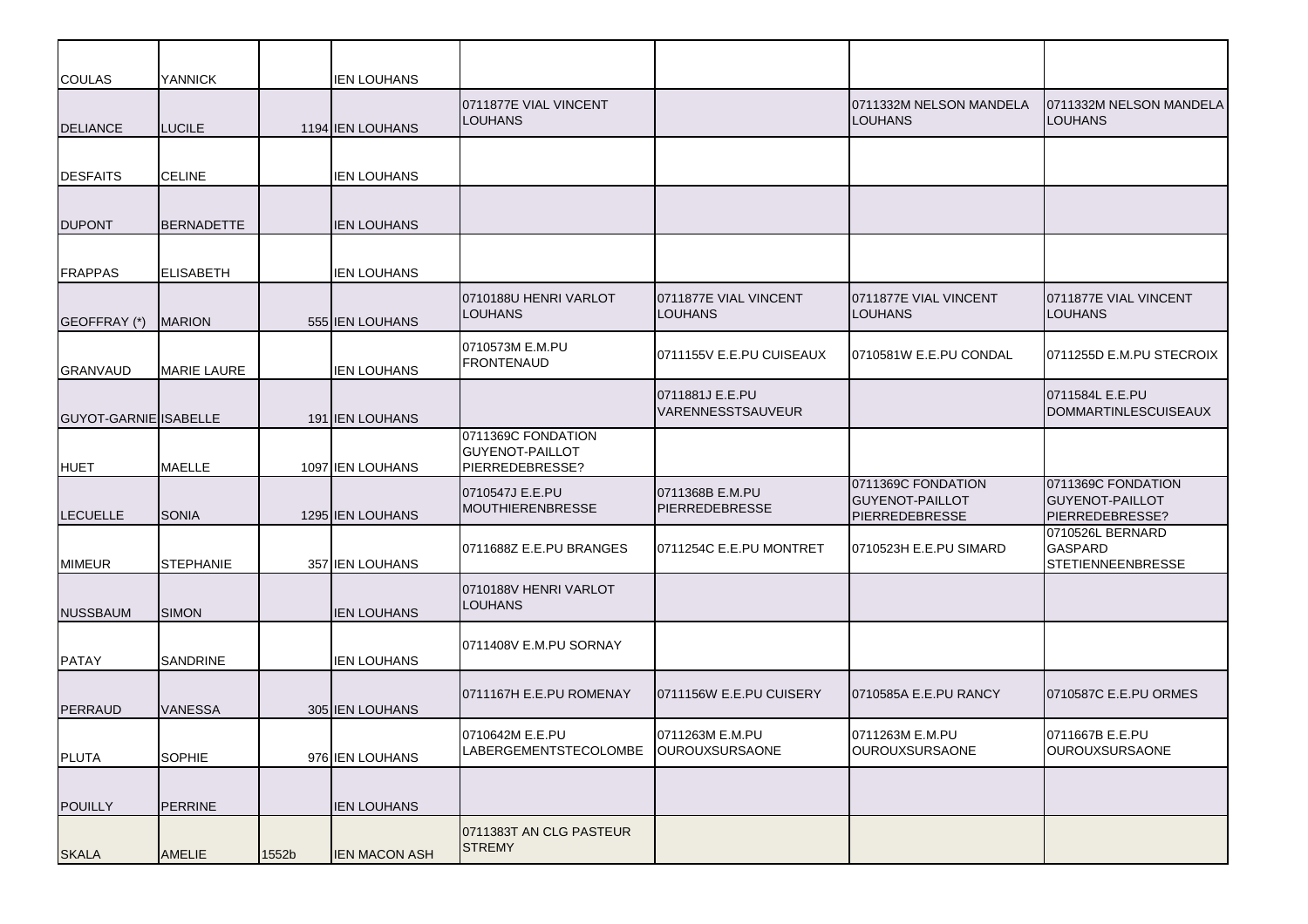| BOUDRAS (*)      | <b>FLORE</b>    | 1552a | <b>IEN MACON ASH</b> | 0711383T AN CLG PASTEUR<br><b>STREMY</b>          |                                                 |                                        |                                 |
|------------------|-----------------|-------|----------------------|---------------------------------------------------|-------------------------------------------------|----------------------------------------|---------------------------------|
| <b>LAMBERT</b>   | <b>THOMAS</b>   | 1534b | <b>IEN MACON ASH</b> | 0711736B PIERRE CHANAY<br><b>CHARNAYLESMACON</b>  |                                                 |                                        |                                 |
| <b>FORET</b>     | <b>CELINE</b>   | 1534a | <b>IEN MACON ASH</b> | 0711736B PIERRE CHANAY<br><b>CHARNAYLESMACON</b>  |                                                 |                                        |                                 |
| <b>SAILLARD</b>  | <b>REMI</b>     | 1527a | <b>IEN MACON ASH</b> | 0711437B E.HOSP SEVREY                            | 0711487F DE CHARLEVILLE<br>LEBREUIL             |                                        |                                 |
| <b>DUBY</b>      | <b>DELPHINE</b> |       | 1533 IEN MACON ASH   | 0711735A PIERRE CHANAY<br><b>CHARNAYLESMACON</b>  |                                                 |                                        |                                 |
| PICAULT (*)      | <b>PATRICE</b>  |       | 1528 IEN MACON ASH   | 0711438C LE GALVACHOU<br><b>AUTUN</b>             | 0711070C AN CLG CROIX<br><b>MENEE LECREUSOT</b> |                                        |                                 |
| <b>BOULAY</b>    | <b>PERRINE</b>  |       | <b>IEN MACON ASH</b> | 0711769M EUGENE JOURNET<br><b>BUXY</b>            |                                                 |                                        |                                 |
| <b>HYVERNAT</b>  | <b>FABRICE</b>  |       | <b>IEN MACON ASH</b> | 0711435Z CHANTELOUP<br><b>HURIGNY</b>             |                                                 |                                        |                                 |
| <b>LAROCHE</b>   | JEAN-CHRISTOPHE |       | IEN MACON ASH        | 0711538L GUILLAUME DES<br><b>AUTELS CHAROLLES</b> |                                                 |                                        |                                 |
| BROCARD (*)      | MELANIE         |       | 1426 IEN MACON NORD  | 0711470M MARCEL PAGNOL<br><b>LUGNY</b>            | 0711470M MARCEL PAGNOL<br>LUGNY                 |                                        |                                 |
| VOLET (*)        | <b>CECILE</b>   |       | 1259 IEN MACON NORD  | 0710250L LES FARGETTES<br><b>HURIGNY</b>          |                                                 |                                        |                                 |
| <b>FONTAINE</b>  | <b>SANDRINE</b> |       | 1110 IEN MACON NORD  | 0711470M MARCEL PAGNOL<br><b>LUGNY</b>            | 0711470M MARCEL PAGNOL<br>LUGNY                 | 0711470M MARCEL PAGNOL<br><b>LUGNY</b> | 0711470M MARCEL PAGNOL<br>LUGNY |
| <b>GIRAUD</b>    | <b>CORINNE</b>  |       | 941 IEN MACON NORD   | 0710440T E.E.PU MASSILLY                          | 0710440T E.E.PU MASSILLY                        | 0711908N E.M.PU LOURNAND               |                                 |
| <b>MEJECASE</b>  | <b>SOELIE</b>   |       | 932 IEN MACON NORD   | 0711472P HENRI MATISSE<br><b>MACON</b>            | 0711313S GRAND FOUR<br><b>MACON</b>             |                                        |                                 |
| <b>GUYONNARD</b> | <b>SYLVIE</b>   |       | 908 IEN MACON NORD   | 0710261Y E.E.PU STALBAIN                          | 0711164E VINCENT AURIOL<br><b>MACON</b>         |                                        |                                 |
| PETIT (*)        | <b>CELINE</b>   |       | 890 IEN MACON NORD   | 0711473R APPLICATION<br><b>MACON</b>              |                                                 |                                        |                                 |
| LARIOTTE (*)     | <b>VIRGINIE</b> |       | 387 IEN MACON NORD   | 0711904J DANIELLE GOUZE-<br>MITERRAND CLUNY       | 0711872Z GROUPE SCOLAIRE<br>MARIE CURIE CLUNY   |                                        |                                 |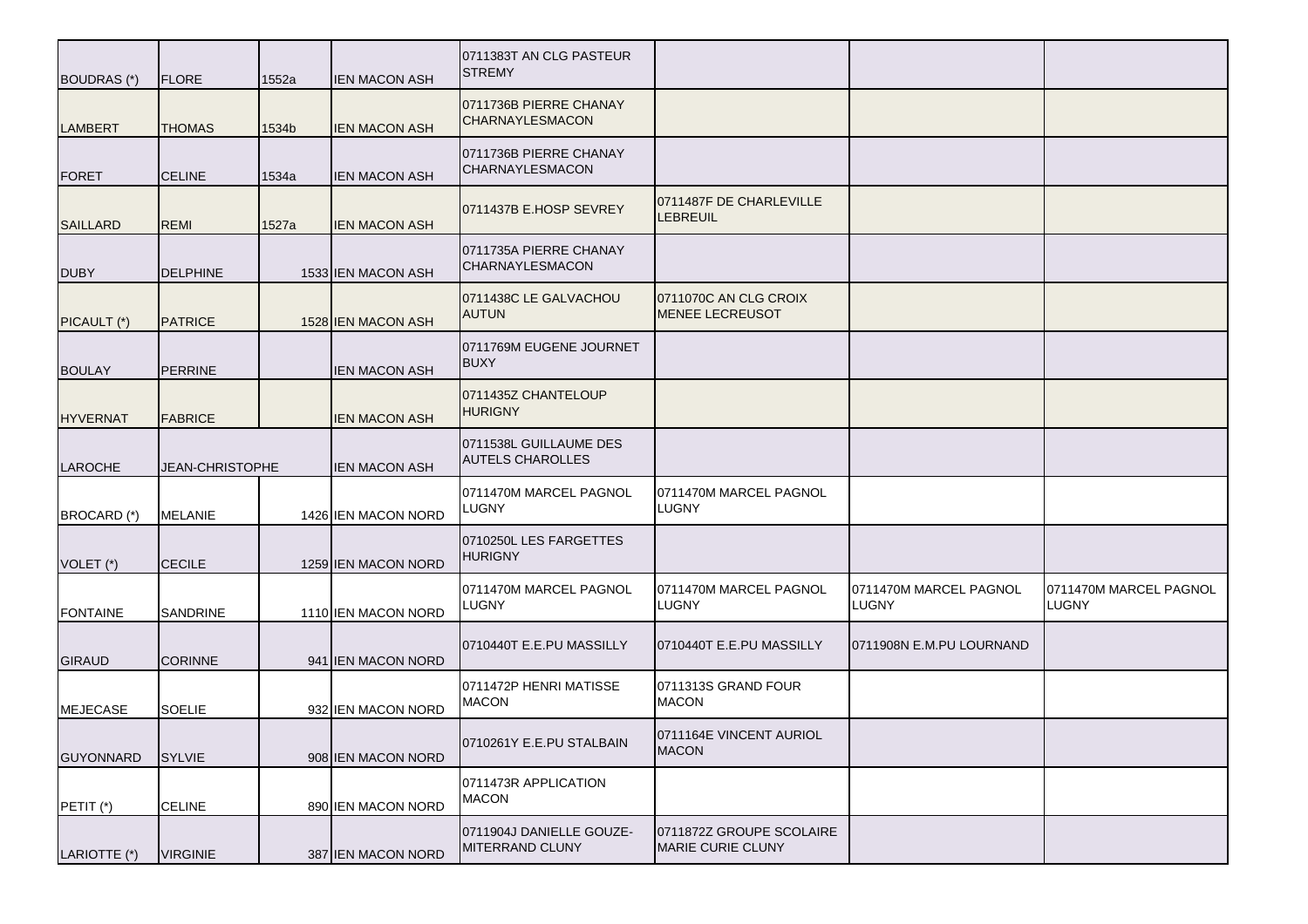| TORNE-CELER (SYLVIE MAR  |                  |       | 367 IEN MACON NORD    | 0711905K E.E.PU<br>LAROCHEVINEUSE        | 0711905K E.E.PU<br><b>LAROCHEVINEUSE</b>                                    | 0711905K E.E.PU<br><b>LAROCHEVINEUSE</b>       | 0711905K E.E.PU<br><b>LAROCHEVINEUSE</b>  |
|--------------------------|------------------|-------|-----------------------|------------------------------------------|-----------------------------------------------------------------------------|------------------------------------------------|-------------------------------------------|
| NANDRY (*)               | <b>STEPHANIE</b> |       | 331 IEN MACON NORD    |                                          | 0710254R RENE BOUDIER VIRE 0710254R RENE BOUDIER VIRE 0710247H E.E.PU LAIZE |                                                |                                           |
| <b>FERREIRA</b>          | <b>PAULINE</b>   |       | 289 IEN MACON NORD    | 0710419V LA COUPEE<br>CHARNAYLESMACON    | 0710236W E.E.PU<br><b>STMARTINBELLEROCHE</b>                                | 0711277C LA VERCHERE<br>CHARNAYLESMACON        | 0710419V LA COUPEE<br>CHARNAYLESMACON     |
| <b>UCHAN</b>             | <b>ANAIS</b>     |       | 282 IEN MACON NORD    | 0710247H E.E.PU LAIZE                    | 0711473R APPLICATION<br><b>MACON</b>                                        | 0711164E VINCENT AURIOL<br><b>MACON</b>        |                                           |
| <b>FORESTIER</b>         | <b>CHRISTINE</b> |       | 281 IEN MACON NORD    | 0710232S E.E.PU SENOZAN                  | 0711473R APPLICATION<br><b>MACON</b>                                        | 0711313S GRAND FOUR<br><b>MACON</b>            |                                           |
| LONGUEVILLE (*CLAUDIE    |                  |       | 233 IEN MACON NORD    | 0710248J E.E.PU IGE                      | 0710248J E.E.PU IGE                                                         | 0711470M MARCEL PAGNOL<br><b>LUGNY</b>         | 0710248J E.E.PU IGE                       |
| <b>BOURGEOISAT ALICE</b> |                  |       | 98 IEN MACON NORD     | 0710434L E.E.PU LAVINEUSE                | 0710438R E.E.PU<br><b>SALORNAYSURGUYE</b>                                   | 0711904J DANIELLE GOUZE-<br>MITERRAND CLUNY    |                                           |
| <b>COLSON</b>            | <b>CLAIRE</b>    |       | <b>IEN MACON NORD</b> | 0711470M MARCEL PAGNOL<br><b>LUGNY</b>   |                                                                             |                                                |                                           |
| <b>DUQUENNOY</b>         | <b>DAVID</b>     |       | <b>IEN MACON NORD</b> | 0710249K ANDRE HIGONET<br><b>HURIGNY</b> |                                                                             |                                                |                                           |
| <b>MONTERRAT</b>         | <b>CLOE</b>      |       | <b>IEN MACON NORD</b> | 0710249K ANDRE HIGONET<br>HURIGNY        |                                                                             |                                                |                                           |
| <b>PRETESAC</b>          | <b>AURELIE</b>   |       | <b>IEN MACON NORD</b> | 0710429F E.E.PU CLESSE                   | A disposition de l'IEN 0 0                                                  | A disposition de l'IEN 0 0                     |                                           |
| <b>SKONIECZNY</b>        | <b>NATHALIE</b>  |       | <b>IEN MACON NORD</b> | 0710413N MARC CHAGALL<br><b>MACON</b>    | 0710413N MARC CHAGALL<br><b>MACON</b>                                       | 0711473R APPLICATION<br><b>MACON</b>           | A disposition de l'IEN 0 0                |
| CHAMPAILLER ('ADELINE    |                  | 1057b | <b>IEN MACON SUD</b>  | 0711153T E.E.PU<br>LACHAPELLEDEGUINCHAY  | 0711276B E.M.PU<br>LACHAPELLEDEGUINCHAY                                     | 0711153T E.E.PU<br><b>LACHAPELLEDEGUINCHAY</b> |                                           |
| CHARLE (*)               | <b>GUILLAUME</b> | 1057a | <b>IEN MACON SUD</b>  | 0711153T E.E.PU<br>LACHAPELLEDEGUINCHAY  | 0711153T E.E.PU<br><b>LACHAPELLEDEGUINCHAY</b>                              | 0711153T E.E.PU<br><b>LACHAPELLEDEGUINCHAY</b> | 0711153T E.E.PU<br>LACHAPELLEDEGUINCHAY   |
| <b>BERTHIN</b>           | <b>LAETITIA</b>  |       | 1496 IEN MACON SUD    | 0711882K MARCEL PAGNOL<br><b>MACON</b>   | 0711882K MARCEL PAGNOL<br><b>MACON</b>                                      | 0710194A CLAUDE ROBERJOT<br><b>MACON</b>       |                                           |
| CHEVET (*)               | <b>NOEMIE</b>    |       | 1457 IEN MACON SUD    | 0711701N LES PERRIERES<br><b>MACON</b>   | 0711162C GEORGES<br><b>BRASSENS MACON</b>                                   | 0711701N LES PERRIERES<br><b>MACON</b>         | 0711162C GEORGES<br><b>BRASSENS MACON</b> |
| LANDRE (*)               | <b>CECILE</b>    |       | 1237 IEN MACON SUD    | 0710193Z SONIA DELAUNAY<br><b>MACON</b>  | 0710460P E.E.PU<br><b>STAMOURBELLEVUE</b>                                   | 0710464U E.M.PU LEYNES                         |                                           |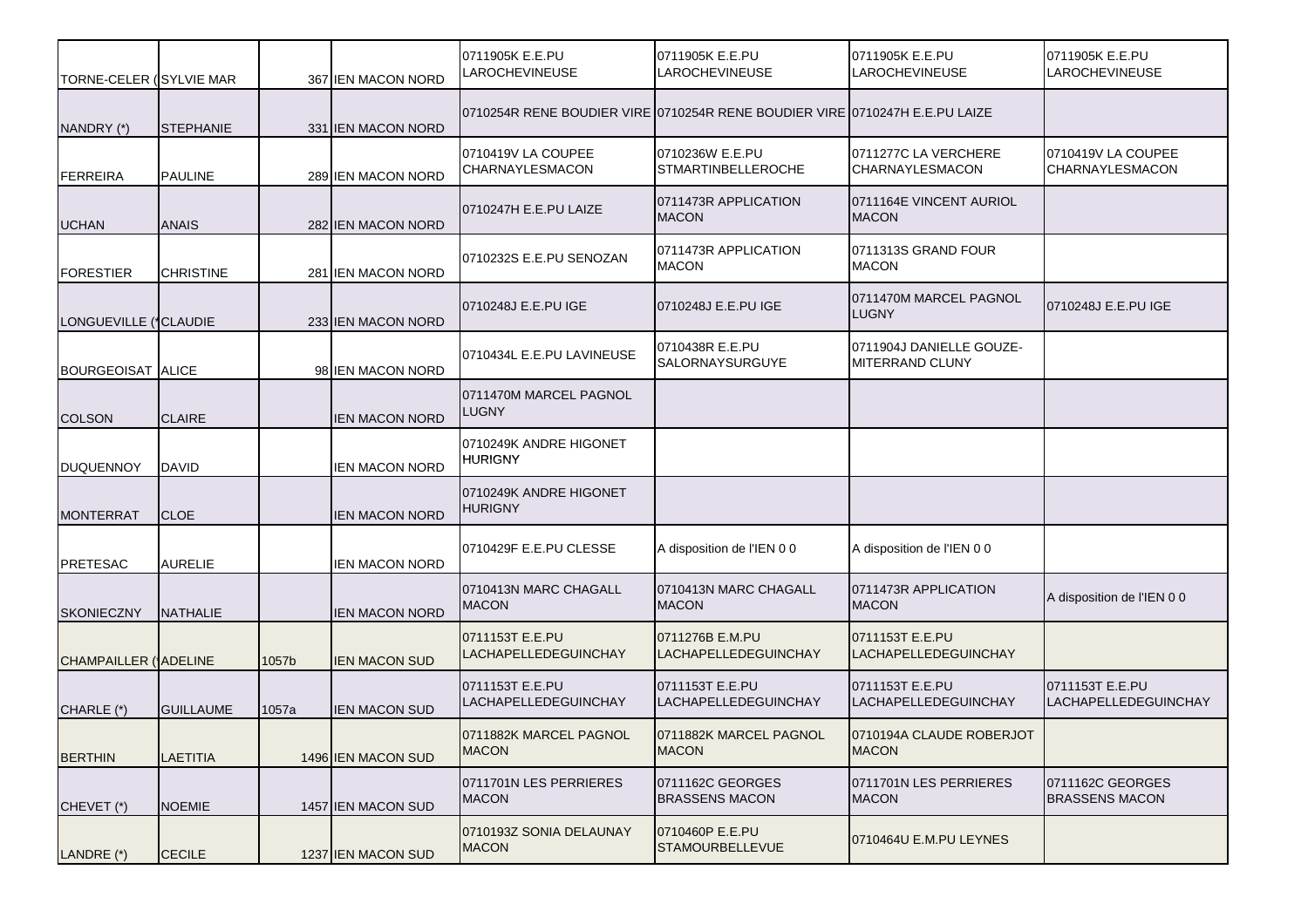| <b>BOSDONNAT</b>          | <b>BLANDINE</b>  | 1072 IEN MACON SUD   | 0711256E JEAN REY<br><b>STSYMPHORIENDANCELLES</b> | 0711256E JEAN REY<br><b>STSYMPHORIENDANCELLES</b>                                |                                            |                                                 |
|---------------------------|------------------|----------------------|---------------------------------------------------|----------------------------------------------------------------------------------|--------------------------------------------|-------------------------------------------------|
| TALLANDIER (*) CAROLE     |                  | 899 IEN MACON SUD    | 0710240A E.E.PU<br><b>MILLYLAMARTINE</b>          | 0710240A E.E.PU<br><b>MILLYLAMARTINE</b>                                         | 0710422Y E.E.PU BUSSIERES                  | 0710251M E.E.PU<br><b>CHEVAGNYLESCHEVRIERES</b> |
| <b>FERREIRA NUNIJENNY</b> |                  | 812 IEN MACON SUD    | 0710241B JEAN MOULIN<br><b>MACON</b>              | 0710241B JEAN MOULIN<br><b>MACON</b>                                             |                                            |                                                 |
| <b>MARCEAU</b>            | <b>ESTELLE</b>   | 757 IEN MACON SUD    | 0711807D ARC EN CIEL MACON                        |                                                                                  |                                            |                                                 |
| <b>PEGUET</b>             | <b>PAULINE</b>   | 704 IEN MACON SUD    | 0711309M JULES FERRY<br><b>MACON</b>              |                                                                                  |                                            |                                                 |
| LEBLANC THOM ELISE        |                  | 583 IEN MACON SUD    | 0710176F JULES PINSARD<br><b>CRECHESSURSAONE</b>  | 0710466W JULES PINSARD<br><b>CRECHESSURSAONE</b>                                 | A disposition de l'IEN 0 0                 | A disposition de l'IEN 0 0                      |
| KISSEL (*)                | <b>AURELIE</b>   | 562 IEN MACON SUD    | 0711161B LE PETIT PRINCE<br><b>MACON</b>          | 0711161B LE PETIT PRINCE<br><b>MACON</b>                                         | 0711161B LE PETIT PRINCE<br><b>MACON</b>   | 0711161B LE PETIT PRINCE<br><b>MACON</b>        |
| ANDRE-CROESI CINDY        |                  | 422 IEN MACON SUD    | 0710241B JEAN MOULIN<br><b>MACON</b>              | 0710241B JEAN MOULIN<br><b>MACON</b>                                             |                                            |                                                 |
| <b>DIOMANDE</b>           | <b>NATHALIE</b>  | 389 IEN MACON SUD    | 0710234U JEAN DE LA<br><b>FONTAINE SANCE</b>      | 0710457L E.E.PU ST VERAND                                                        | 0710402B E.E.PU VINZELLES                  |                                                 |
| <b>DUBLY</b>              | <b>AIRELLE</b>   | 376 IEN MACON SUD    | 0711309M JULES FERRY<br><b>MACON</b>              | 0711269U E.E.PU PRISSE                                                           | 0711271W E.E.PU<br><b>ROMANECHETHORINS</b> |                                                 |
| POTIGNON (*)              | <b>CLAIRE</b>    | 312 IEN MACON SUD    | 0711403P E.E.PU<br><b>DOMPIERRELESORMES</b>       | 0710781N E.E.PU BRANDON                                                          | 0710220D E.E.PU TRAMAYES                   | 0711807D ARC EN CIEL<br><b>MACON</b>            |
| <b>MARTIN</b>             | <b>MARION</b>    | 268 IEN MACON SUD    |                                                   | 0711413A E.E.PU PIERRECLOS 0711413A E.E.PU PIERRECLOS 0711413A E.E.PU PIERRECLOS |                                            | 0711410X E.E.PU<br><b>PIERRECLOS</b>            |
| <b>BAUDIER</b>            | <b>MARIELLE</b>  | <b>IEN MACON SUD</b> |                                                   |                                                                                  |                                            |                                                 |
| <b>BERGER</b>             | MARIE-LAURE      | IEN MACON SUD        | 0710471B E.E.PU CHANES                            |                                                                                  |                                            |                                                 |
| <b>CORDIER</b>            | <b>NATHALIE</b>  | <b>IEN MACON SUD</b> |                                                   |                                                                                  |                                            |                                                 |
| <b>DROUOT</b>             | <b>GWENAELLE</b> | <b>IEN MACON SUD</b> |                                                   |                                                                                  |                                            |                                                 |
| <b>FONTAINE</b>           | <b>SANDRINE</b>  | <b>IEN MACON SUD</b> | 0711470M E.E MARCEL<br><b>PAGNOL LUGNY</b>        |                                                                                  |                                            |                                                 |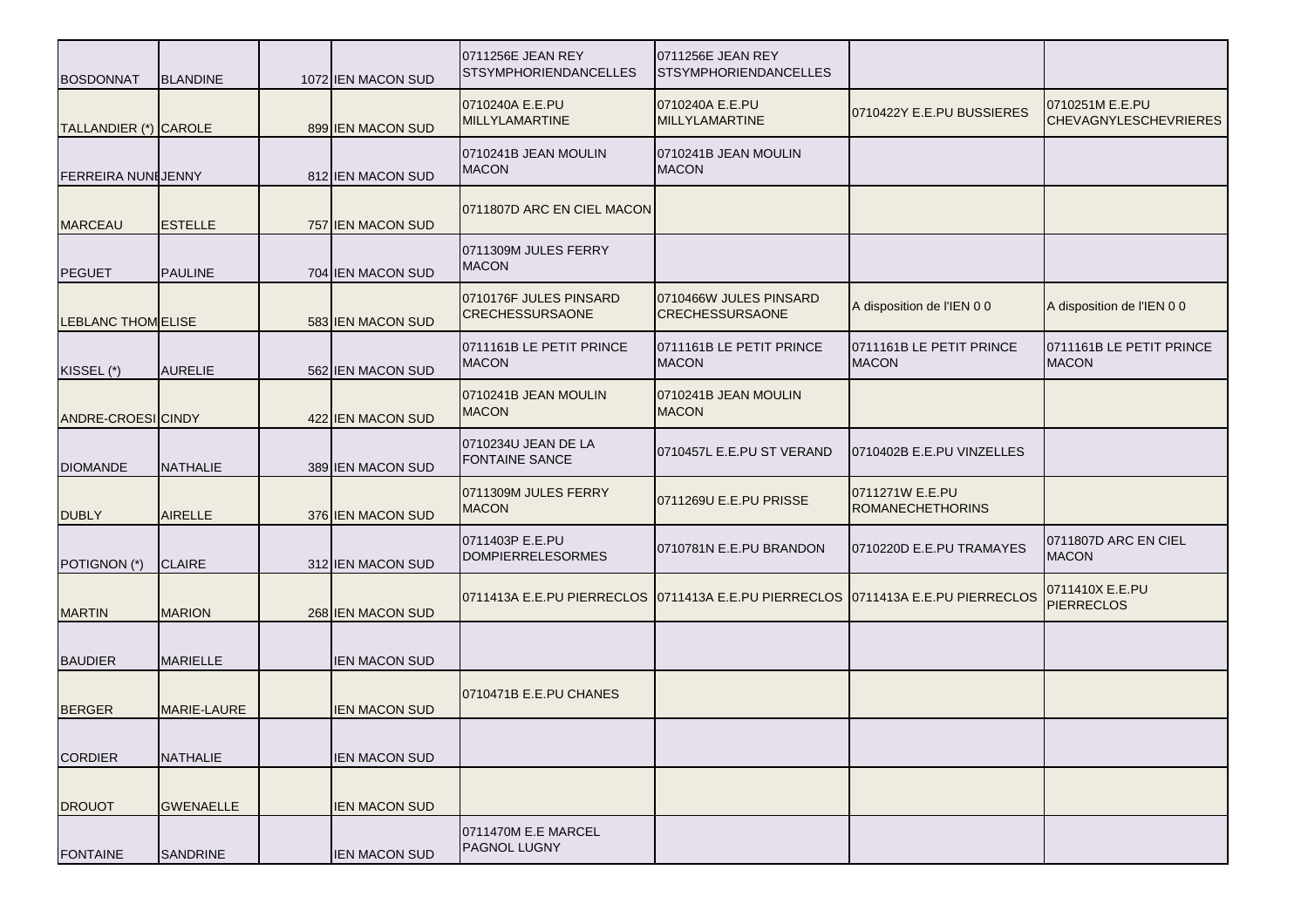| <b>FOURILLON</b>         | <b>ELODIE</b>     | IEN MACON SUD                  |                                                                           |                                                             |                                                          |                                                    |
|--------------------------|-------------------|--------------------------------|---------------------------------------------------------------------------|-------------------------------------------------------------|----------------------------------------------------------|----------------------------------------------------|
| <b>GIRARDOT</b>          | JULIE             | IEN MACON SUD                  |                                                                           |                                                             |                                                          |                                                    |
| <b>LEMERCIER</b>         | <b>BEATRICE</b>   | IEN MACON SUD                  |                                                                           |                                                             |                                                          |                                                    |
| <b>MERCIER</b>           | <b>CAROLINE</b>   | <b>IEN MACON SUD</b>           |                                                                           |                                                             |                                                          |                                                    |
| <b>MUZY</b>              | <b>NATACHA</b>    | IEN MACON SUD                  |                                                                           |                                                             |                                                          |                                                    |
| <b>NIMMEGEERS</b>        | <b>SARAH</b>      | IEN MACON SUD                  |                                                                           |                                                             |                                                          |                                                    |
| <b>OUITRE</b>            | <b>ESTELLE</b>    | <b>IEN MACON SUD</b>           | 0711256E JEAN REY<br><b>STSYMPHORIENDANCELLES</b>                         |                                                             |                                                          |                                                    |
| <b>STALLA</b>            | <b>CHRISTELE</b>  | IEN MACON SUD                  | 0711701N BRIGADE LES<br><b>PERRIERES MACON</b>                            |                                                             |                                                          |                                                    |
| <b>THIBERT</b>           | <b>MELANIE</b>    | <b>IEN MACON SUD</b>           | 0710176F JULES PINSARD<br><b>CRECHESSURSAONE</b>                          |                                                             |                                                          |                                                    |
| <b>ARROYO</b>            | <b>JESSICA</b>    | <b>IEN MONTCEAU LES</b>        | 0710369R JEAN MACE<br><b>GUEUGNON</b>                                     |                                                             |                                                          |                                                    |
| <b>BOSTVIRONNOICYRIL</b> |                   | <b>IEN MONTCEAU LES</b>        | 0711868V LIBERTE FERRY<br>SANVIGNES LES MINES                             |                                                             |                                                          |                                                    |
| <b>BRAUD</b>             | <b>CAMILLE NI</b> |                                | 0711242P JACQUES PREVERT<br>IEN MONTCEAU LES MONTCEAULESMINES             | 0711267S JEAN JAURES<br><b>MONTCEAU LES MINES</b>           | 0711649G JEAN ROSTAND<br><b>MONTCEAU LES MINES</b>       | 0711063V LOUIS ARAGON<br><b>MONTCEAU LES MINES</b> |
| <b>BRENOT</b>            | <b>SIMON</b>      | 1500 IEN MONTCEAU LES PALINGES | 0711890U LES PASTELS                                                      | 0711890U LES PASTELS<br><b>PALINGES</b>                     | 0711890U LES PASTELS<br><b>PALINGES</b>                  | 0711615V E.E.PU<br><b>PERRECYLESFORGES</b>         |
| <b>BUTEAU</b>            | <b>CELIA</b>      | 585 IEN MONTCEAU LES           | 0711458Z LUCIE AUBRAC<br><b>BLANZY</b>                                    | 0710198E FRANCOIS POMPON<br>MONTCEAULESMINES                | 0711367A PASTEUR ST<br><b>VALLIER</b>                    | 0710204L COLETTE<br><b>MONTCEAULESMINES</b>        |
| CATTENOZ (*)             | <b>JONATHAN</b>   | 284 IEN MONTCEAU LES           | 0710272K E.E.PU POUILLOUX                                                 | 0710272K E.E.PU POUILLOUX                                   | 0711354L FRANCOIS CHAPUIS 0711615V E.E.PU<br>CIRYLENOBLE | PERRECYLESFORGES                                   |
| COELHO (*)               | <b>CORALIE</b>    | 370 IEN MONTCEAU LES           | 0710368P LOUIS PASTEUR<br><b>GUEUGNON</b>                                 | 0710368P LOUIS PASTEUR<br><b>GUEUGNON</b>                   | 0710368P LOUIS PASTEUR<br><b>GUEUGNON</b>                | 0711762E NICOLAS ROLIN<br>NEUVYGRANDCHAMP          |
| COMMEAU (*)              | <b>RAPHAEL</b>    |                                | 0711700M IRENE ET FREDERIC<br>400 IEN MONTCEAU LES JOLIOT CURIE STVALLIER | 0711700M IRENE ET FREDERIC<br><b>JOLIOT CURIE STVALLIER</b> | 0711126N EUGENIE COTTON<br><b>STVALLIER</b>              | 0710208R DANIELE<br><b>CASANOVA STVALLIER</b>      |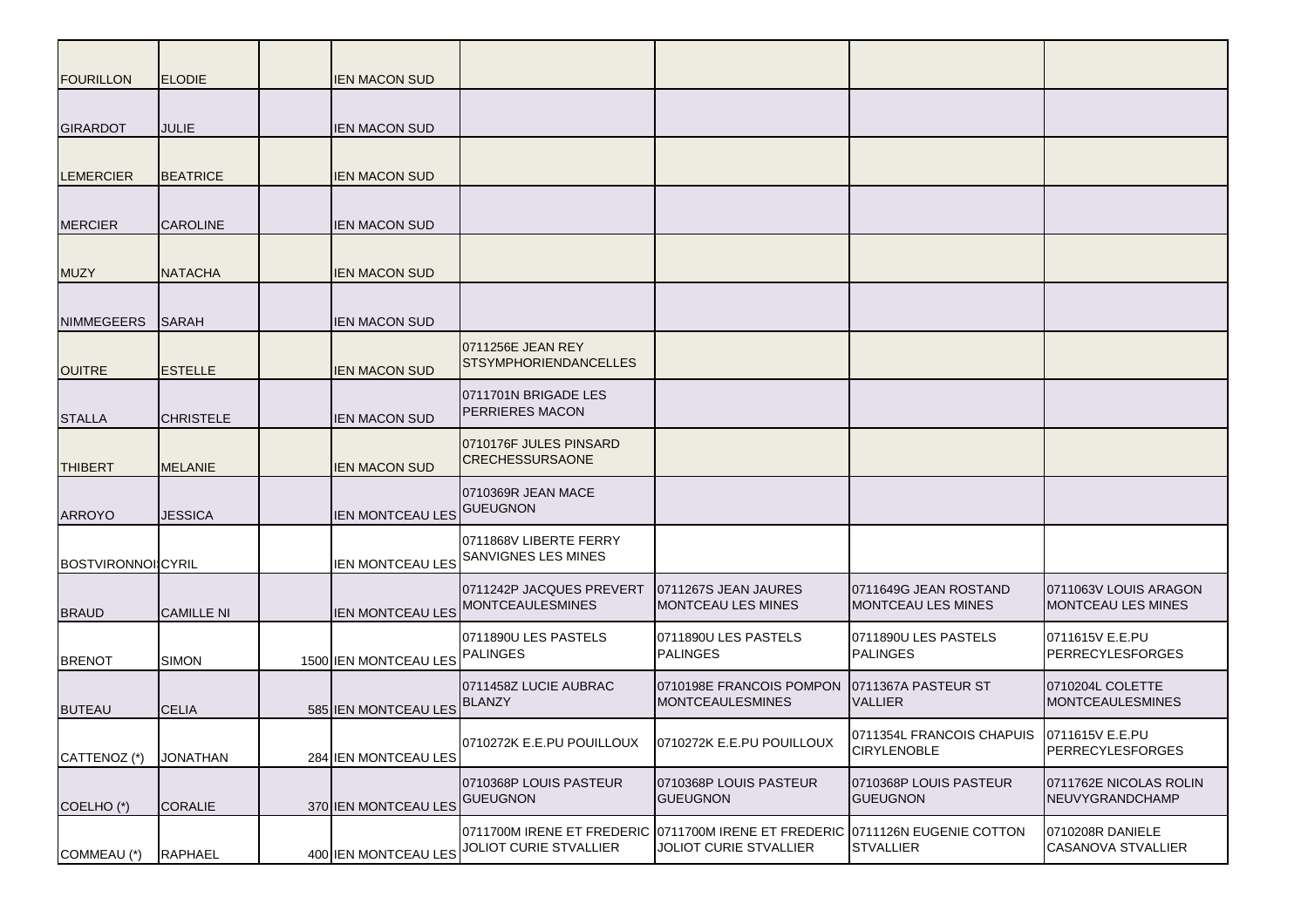| <b>DARDAINE</b>  | <b>ADELINE</b>   |       | <b>IEN MONTCEAU LES</b>        | 0711507C LUCIE AUBRAC<br><b>BLANZY</b>                                           |                                                      |                                                                 |                                                                 |
|------------------|------------------|-------|--------------------------------|----------------------------------------------------------------------------------|------------------------------------------------------|-----------------------------------------------------------------|-----------------------------------------------------------------|
| <b>DODET</b>     | <b>CELINE</b>    | 1069a | <b>IEN MONTCEAU LES</b>        | 0711242P JACQUES PREVERT<br><b>MONTCEAULESMINES</b>                              | 0711242P JACQUES PREVERT<br><b>MONTCEAULESMINES</b>  |                                                                 |                                                                 |
| DURAND (*)       | <b>MARINE</b>    |       |                                | 0711796S LA CHARBONNIERE-<br>592 IEN MONTCEAU LES <sup>JEAN REGNIER BLANZY</sup> | 0711890U LES PASTELS<br><b>PALINGES</b>              | 0711890U LES PASTELS<br><b>PALINGES</b>                         | LUCIE AUBRAC BLANZY                                             |
| FAVIER (*)       | <b>ELISE</b>     |       | 234 IEN MONTCEAU LES           | 0710288C HENRI WALLON<br><b>STVALLIER</b>                                        | 0710288C HENRI WALLON<br><b>STVALLIER</b>            | 0710288C HENRI WALLON<br><b>STVALLIER</b>                       | 0710288C HENRI WALLON<br><b>STVALLIER</b>                       |
| <b>FOLLIOT</b>   | <b>LAURENCE</b>  |       | <b>IEN MONTCEAU LES</b>        | 0710198E FRANCOIS POMPON<br><b>MONTCEAULESMINES</b>                              |                                                      |                                                                 |                                                                 |
| <b>GILLET</b>    | <b>GUILLAUME</b> |       | 461 IEN MONTCEAU LES           | 0710203K SUZANNE VALADON<br><b>MONTCEAULESMINES</b>                              | 0710203K SUZANNE VALADON<br><b>MONTCEAULESMINES</b>  | 0711650H VOLTAIRE<br><b>ROUSSEAU</b><br><b>MONTCEAULESMINES</b> | 0711879G JEAN MICHEL<br><b>FOLON</b><br><b>MONTCEAULESMINES</b> |
| LAQUAZ           | <b>QUENTIN</b>   |       | <b>IEN MONTCEAU LES</b>        | 0711063V LOUIS ARAGON<br>MONTCEAU LES MINES                                      |                                                      |                                                                 |                                                                 |
| <b>MAS</b>       | <b>AMANDINE</b>  |       | 285 IEN MONTCEAU LES           | 0710298N ANATOLE FRANCE<br><b>MONTCEAULESMINES</b>                               | 0710298N ANATOLE FRANCE<br><b>MONTCEAULESMINES</b>   | 0710307Y E.E.PU ST BERAIN<br><b>SOUS SANVIGNES</b>              |                                                                 |
| MONTARON (*)     | <b>LAETITIA</b>  |       | 924 IEN MONTCEAU LES           | 0710359E E.E.PU<br>VENDENESSESURARROUX                                           | 0710359E E.E.PU<br>VENDENESSESURARROUX               | 0711301D LES GACHERES<br><b>GUEUGNON</b>                        | 0710369R JEAN MACE<br><b>GUEUGNON</b>                           |
| <b>PAON</b>      | ANNE-SOPHI       |       | <b>IEN MONTCEAU LES</b>        | 0711649G JEAN ROSTAND<br>MONTCEAU LES MINES                                      |                                                      |                                                                 |                                                                 |
| <b>PERRON</b>    | <b>CHARLOTTE</b> |       | 407 IEN MONTCEAU LES           | 0711507C LUCIE AUBRAC<br><b>BLANZY</b>                                           | 0711507C LUCIE AUBRAC<br><b>BLANZY</b>               | 0711419G JULES FERRY<br><b>STVALLIER</b>                        | 0711766J MARIE CURIE<br><b>STVALLIER</b>                        |
| <b>PERROT</b>    | <b>CHARLENE</b>  |       | <b>IEN MONTCEAU LES</b>        | 0710475F E.E.PU ST ROMAIN<br><b>SOUS GOURDON</b>                                 |                                                      |                                                                 |                                                                 |
| <b>PEULSON</b>   | <b>ADELINE</b>   | 1069b | <b>IEN MONTCEAU LES</b>        | 0710299P JULES VERNE<br><b>MONTCEAULESMINES</b>                                  | 0710299P JULES VERNE<br><b>MONTCEAULESMINES</b>      | 0711766J MARIE CURIE<br><b>STVALLIER</b>                        | 0710307Y ST<br><b>BERAIN/SANVIGNES</b>                          |
| PICCOLIN (*)     | <b>JOHANNA</b>   |       | 235 IEN MONTCEAU LES           | 0711365Y LES BAUDRAS<br><b>SANVIGNES LES MINES</b>                               | 0711868V LIBERTE FERRY<br><b>SANVIGNES LES MINES</b> | 0711868V LIBERTE FERRY<br>SANVIGNES LES MINES                   | 0710216Z MARCEL SEMBAT<br><b>SANVIGNESLESMINES</b>              |
| <b>RODRIGUEZ</b> | <b>ANTHONY</b>   |       | 286 IEN MONTCEAU LES           | 0710311C JEAN REGNIER<br><b>BLANZY</b>                                           | 0710299P JULES VERNE<br><b>MONTCEAULESMINES</b>      | 0711556F PASTEUR<br><b>CIRYLENOBLE</b>                          | 0710312D RENE PICARD<br><b>BLANZY</b>                           |
| <b>ROUX</b>      | <b>CHARLOTTE</b> |       | <b>IEN MONTCEAU LES</b>        | 0711507C LUCIE AUBRAC<br><b>BLANZY</b>                                           |                                                      |                                                                 |                                                                 |
| SANSANESE        | <b>AURELIA</b>   |       | 1232 IEN MONTCEAU LES GUEUGNON | 0710187T BEAULON                                                                 | 0710187T BEAULON<br><b>GUEUGNON</b>                  | 0710361G E.E.PU<br><b>RIGNYSURARROUX</b>                        | 0710360F E.E.PU UXEAU                                           |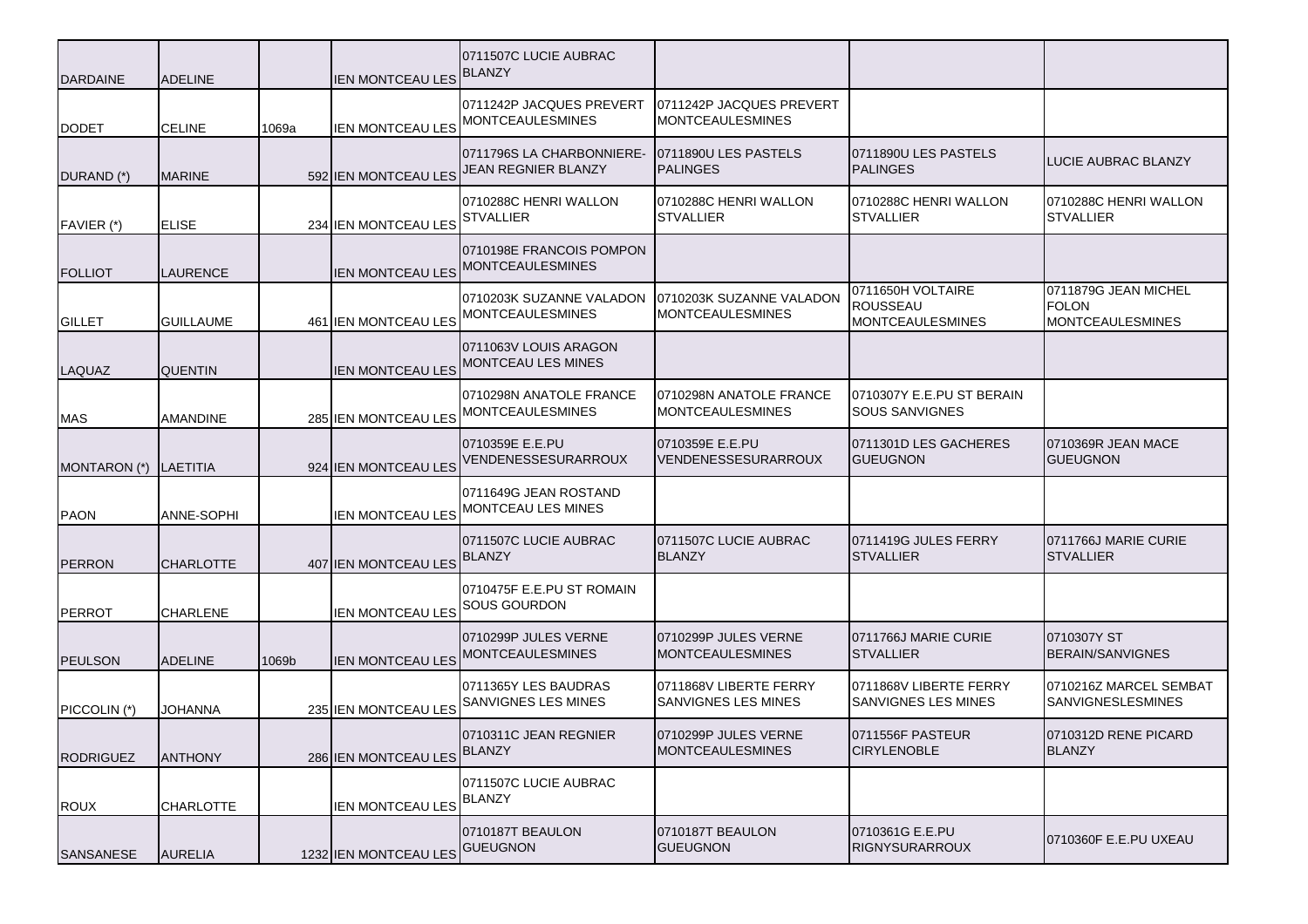| <b>SOUDRON</b>       | <b>SANDRA</b>    | <b>IEN MONTCEAU LES</b>      | 0711361U E.M.PU PERRECY<br><b>LES FORGES</b>     |                                           |                                                  |                                                  |
|----------------------|------------------|------------------------------|--------------------------------------------------|-------------------------------------------|--------------------------------------------------|--------------------------------------------------|
| <b>VERRIER</b>       | <b>CATHERINE</b> | 1120 IEN MONTCEAU LES BLANZY | 0711507C LUCIE AUBRAC                            | 0711507C LUCIE AUBRAC<br><b>BLANZY</b>    |                                                  |                                                  |
| VILLEBOEUF (*) MARIE |                  | 563 IEN MONTCEAU LES         | 0711236H ROSA BONHEUR<br><b>MONTCEAULESMINES</b> | 0711236H ROSA BONHEUR<br>MONTCEAULESMINES | 0711236H ROSA BONHEUR<br><b>MONTCEAULESMINES</b> | 0711236H ROSA BONHEUR<br><b>MONTCEAULESMINES</b> |
| <b>MATHIEU</b>       | <b>BENEDICTE</b> | 1043 IEN TOURNUS             | 0711024C E.E.PU NANTON                           | 0711819S E.M.PU MARNAY                    |                                                  |                                                  |
| PACQUAUT (*)         | <b>CELINE</b>    | 1021 IEN TOURNUS             | 0710908B E.E.PU<br><b>MARCILLYLESBUXY</b>        | 0710908B E.E.PU<br><b>MARCILLYLESBUXY</b> | 0710908B E.E.PU<br><b>MARCILLYLESBUXY</b>        | 0710908B E.E.PU<br><b>MARCILLYLESBUXY</b>        |
| LOTTE                | <b>BARBARA</b>   | 837 IEN TOURNUS              | 0711712A RAYMOND DOREY<br><b>TOURNUS</b>         |                                           |                                                  |                                                  |
| <b>BRUN</b>          | <b>EMILIE</b>    | 558 IEN TOURNUS              | 0710215Y E.M.PU<br><b>SENNECEYLEGRAND</b>        | 0711849Z E.E.PU MERCUREY                  | 0711022A E.E.PU STCYR                            |                                                  |
| MOINE (*)            | <b>CAROLINE</b>  | 554 IEN TOURNUS              | 0710185R Lâ•"OCADIE CZYZ<br><b>GIVRY</b>         | 0710983H LUCIE AUBRAC<br><b>GIVRY</b>     |                                                  | 0710972W E.E.PU STDESERT                         |
| CRETIN (*)           | <b>NATHALIE</b>  | 423 JEN TOURNUS              | 0711712A RAYMOND DOREY<br><b>TOURNUS</b>         | 0711712A RAYMOND DOREY<br><b>TOURNUS</b>  | A disposition de l'IEN 0 0                       |                                                  |
| <b>DESSERTAINE</b>   | JULIE            | 392 IEN TOURNUS              | 0711169K E.E.PU<br>SENNECEYLEGRAND               |                                           | 0711001C E.E.PU UCHIZY                           |                                                  |
| <b>TONDUT</b>        | <b>CAROLINE</b>  | 291 IEN TOURNUS              | 0710501J E.E.PU<br><b>STGENGOUXLENATIONAL</b>    | 0711024C E.E.PU NANTON                    | 0711001C E.E.PU UCHIZY                           | 0711013R LES JOYEUX<br><b>CARTABLES OZENAY</b>   |
| TOURNIER (*)         | <b>SABINE</b>    | 280 IEN TOURNUS              | 0711903H E.E.PU MELLECEY                         | 0711903H E.E.PU MELLECEY                  | 0711826Z LES VIGNES<br><b>LONGUES BUXY</b>       |                                                  |
| <b>GIORGIONE</b>     | <b>NATHALIE</b>  | 79 IEN TOURNUS               | 0711048D E.E.PU<br><b>STMARDDEVAUX</b>           | 0711048D E.E.PU<br><b>STMARDDEVAUX</b>    | 0711849Z E.E.PU MERCUREY                         |                                                  |
| <b>GUILLOT</b>       | <b>SYLVIE</b>    | 66 IEN TOURNUS               | 0710897P E.E.PU VILLENEUVE<br><b>EN MONTAGNE</b> |                                           |                                                  |                                                  |
| <b>BAKER</b>         | <b>ROXANE</b>    | <b>IEN TOURNUS</b>           | 0711240M CHARLES DARD<br><b>TOURNUS</b>          | 0711010M E.E.PU PRETY                     | 0711712A RAYMOND DOREY<br><b>TOURNUS</b>         | 0711712A RAYMOND DOREY<br><b>TOURNUS</b>         |
| <b>BREDILLET</b>     | <b>EMILIE</b>    | <b>IEN TOURNUS</b>           | 0711159Z E.E.PU LAIVES                           |                                           |                                                  |                                                  |
| <b>BUCHER</b>        | <b>EVE-MARIE</b> | <b>IEN TOURNUS</b>           | 0710501J E.E.PU<br>STGENGOUXLENATIONAL           | 0710483P E.E.PU GENOUILLY                 | 0710499G E.M.PU AMEUGNY                          | A disposition de l'IEN 0 0                       |